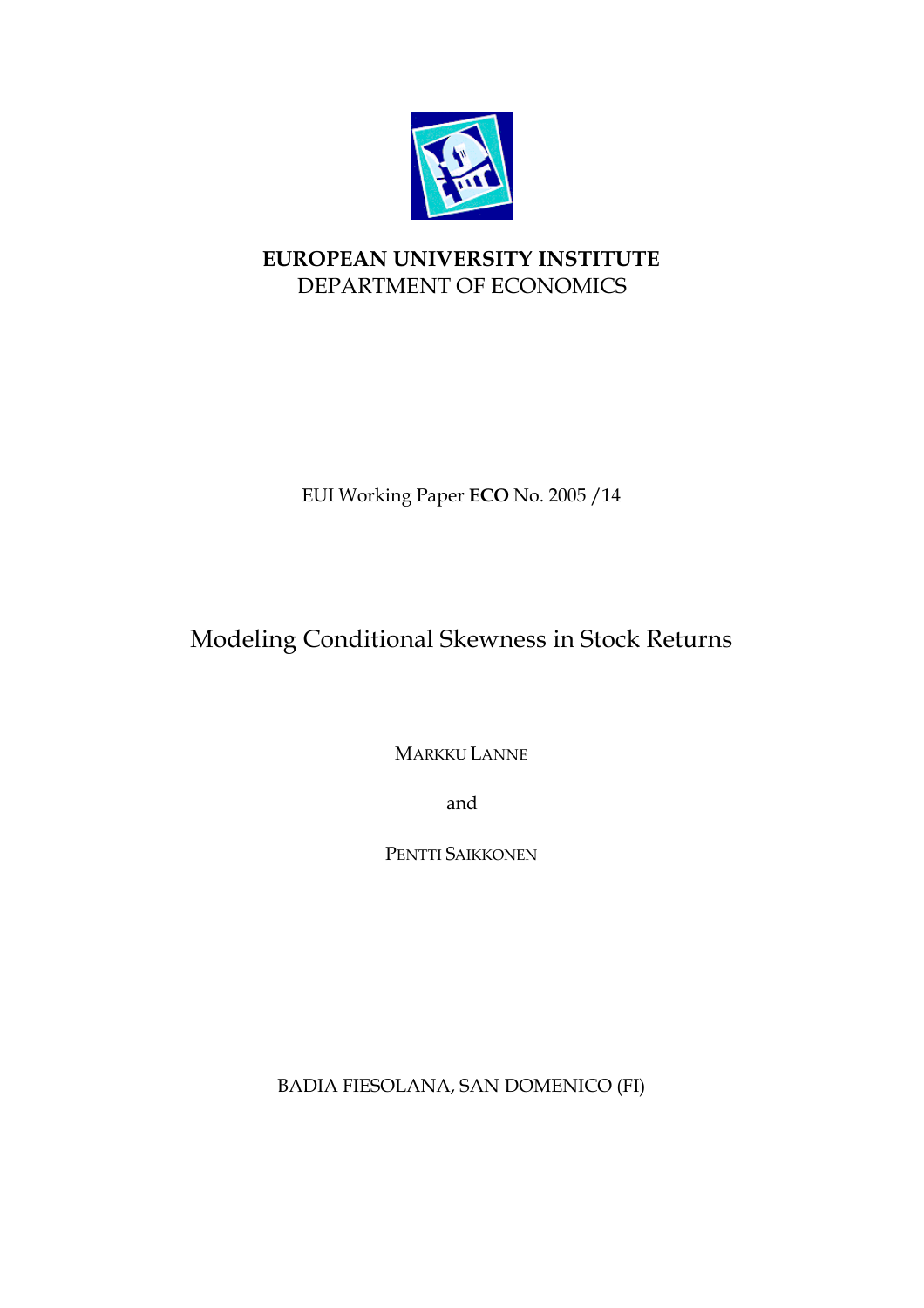All rights reserved. No part of this paper may be reproduced in any form Without permission of the author(s).

©2005 Markku Lanne and Pentti Saikkonen Published in Italy in October 2005 European University Institute Badia Fiesolana I-50016 San Domenico (FI) Italy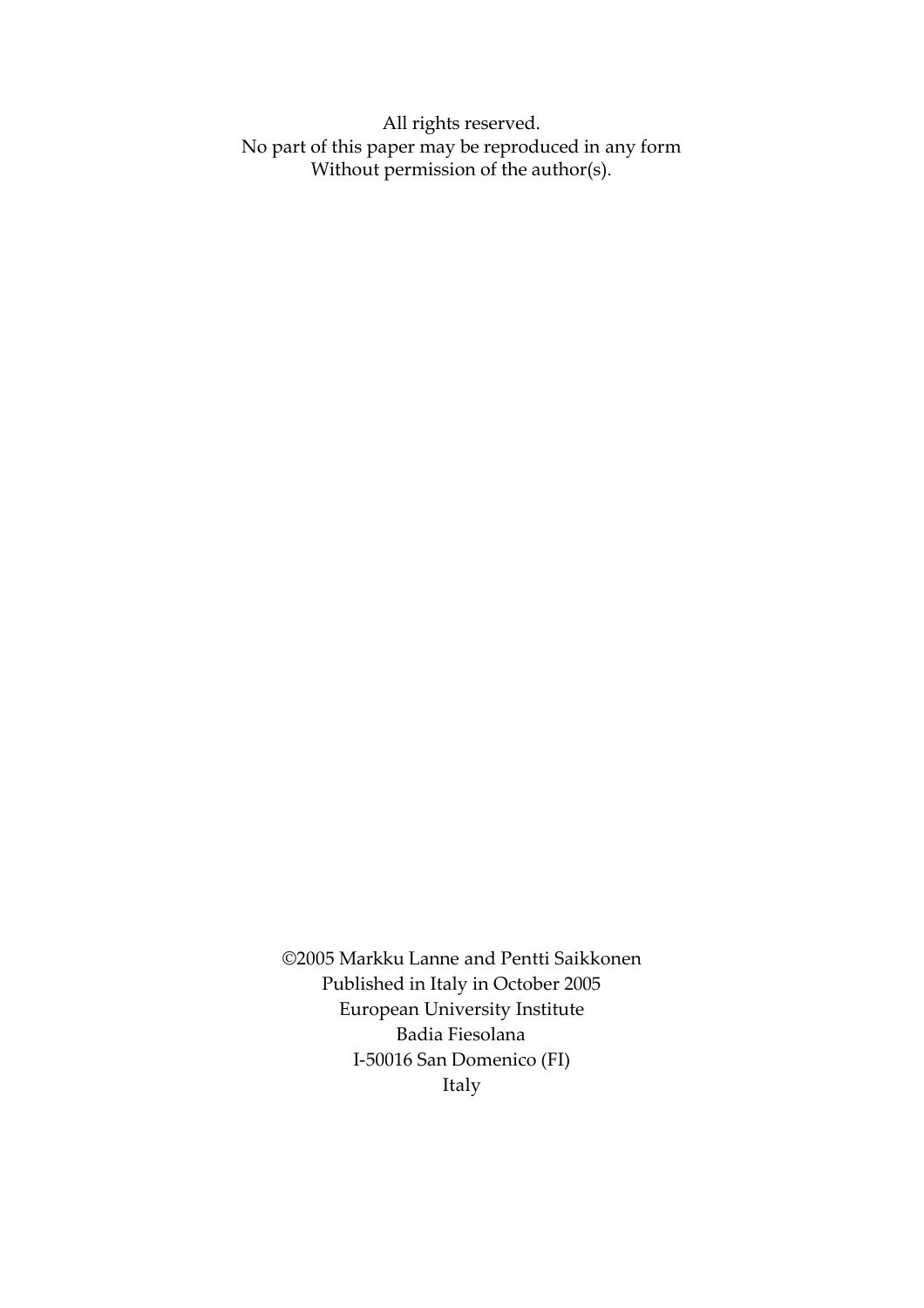# Modeling Conditional Skewness in Stock Returns<sup>1</sup>

Markku Lanne

University of Jyväskylä, RUESG and HECER

Pentti Saikkonen

University of Helsinki, RUESG and HECER

1We are grateful to the Research Unit of Economic Structures and Growth (RUESG) in the University of Helsinki and the Yrjö Jahnsson Foundation for financial support. The second author also acknowledges financial support from the Academy of Finland, and the Alexander von Humboldt Foundation under a Humboldt research award. Part of his research was done while he was visiting the Department of Economics, European University Institute, Florence, whose hospitality is gratefully acknowledged. Correspondence to: Markku Lanne, School of Business and Economics, P.O. Box 35, FIN-40014 University of Jyväskylä, FINLAND. Tel. +358142603190, Fax +358142603331, E-mail: markku.lanne@econ.jyu.fi.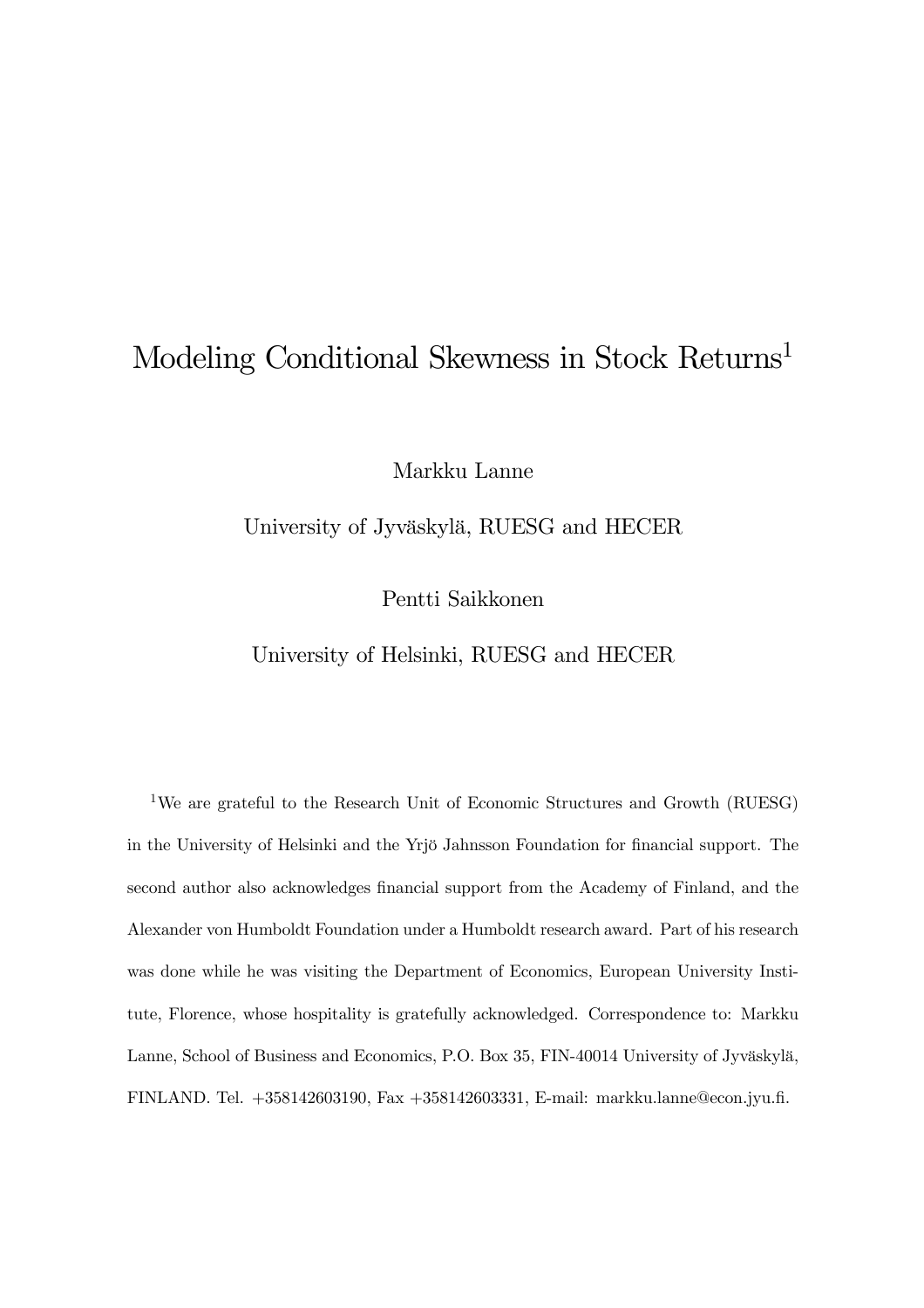### Abstract

In this paper we propose a new GARCH-in-Mean (GARCH-M) model allowing for conditional skewness. The model is based on the so-called z distribution capable of modeling moderate skewness and kurtosis typically encountered in stock return series. The need to allow for skewness can also be readily tested. Our empirical results indicate the presence of conditional skewness in the postwar U.S. stock returns. Small positive news is also found to have a smaller impact on conditional variance than no news at all. Moreover, the symmetric GARCH-M model not allowing for conditional skewness is found to systematically overpredict conditional variance and average excess returns.

JEL Classification: C16, C22, G12

Key words: Conditional skewness, GARCH-in-Mean, Risk-return tradeoff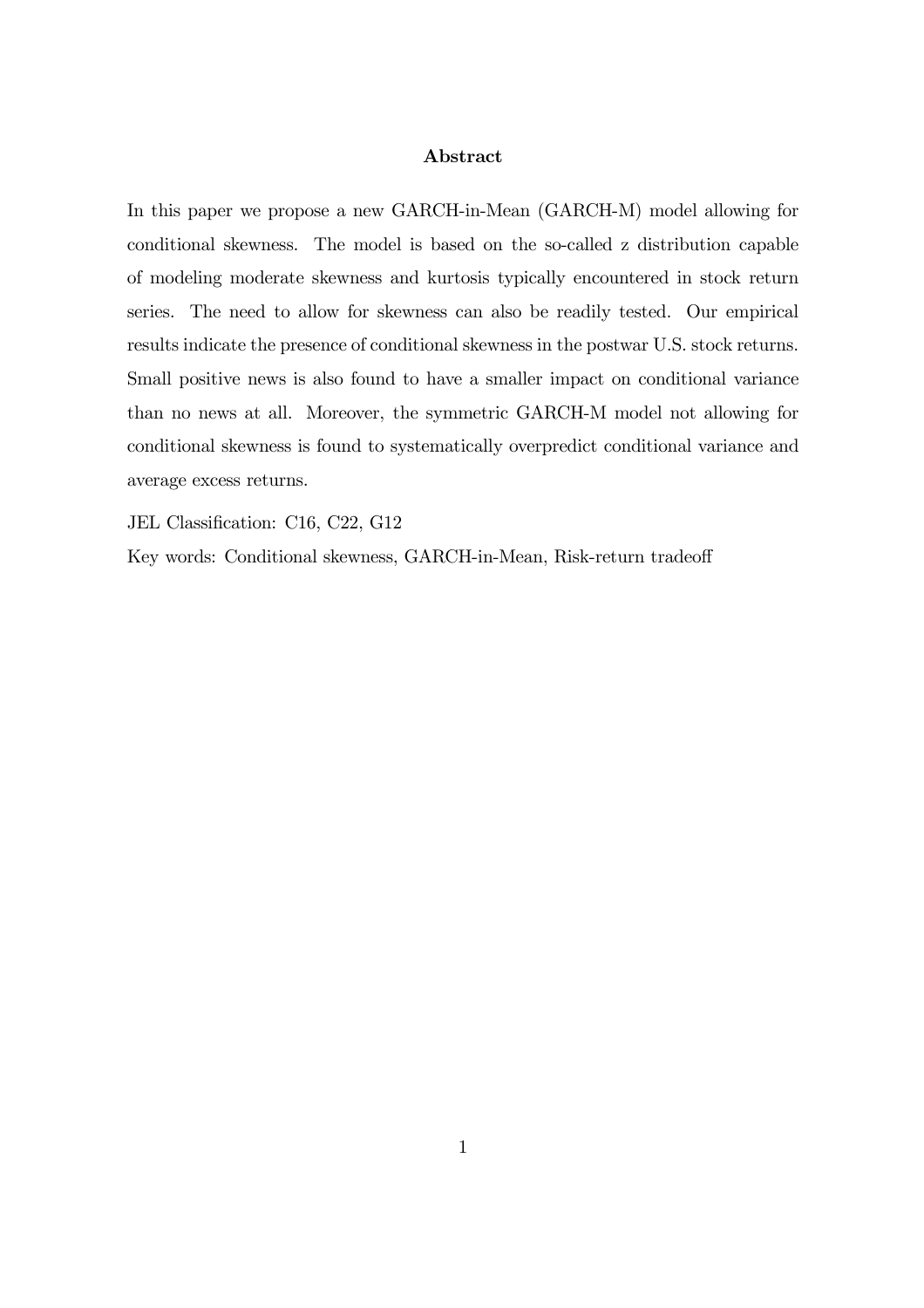#### 1 Introduction

The presence of both conditional and unconditional skewness in financial market returns, especially stock returns, has been recognized in the empirical financial literature for decades, but only few attempts to explicitly model it have been made. In this paper we introduce a new kind of GARCH model that allows the error term to be conditionally skewed. The model is inspired by the so-called volatility feedback effect (Campbell and Hentschel, 1992) that has been offered as an explanation to the presence of conditional left-skewness observed in stock returns. In line with this effect, the model imposes comovement of conditional skewness and conditional variance. Volatility feedback amplifies the impact of bad news but dampens the impact of good news on returns through an increase in future volatility following all kinds of news. This effect is also capable of explaining the observed left-skewness of unconditional return distributions.

Although the literature is not voluminous, there are a number of recent papers focusing on conditional and unconditional skewness in stock returns. It has even been suggested that conditional skewness is a priced risk factor (see Harvey and Siddique, 2000, and the references therein), while we merely argue that unmodeled skewness may affect inference on other parameters of the model, leading to biased pricing implications. In addition to asset pricing, another field where it is important to take potential conditional skewness properly into account, is risk management, i.e., risk measurement and pricing of derivative securities. These applications often rely on simulation methods that require data generating processes accurately describing the behavior of asset returns (see, e.g., Kalimipalli and Sivakumar, 2003, and Christoffersen et al., 2003).

In this paper we consider a GARCH-in-Mean (GARCH-M) model based on the so-called z distribution. This distribution was studied by Barndorff-Nielsen et al. (1982) who showed that it can be represented as a variance-mean mixture of normal distributions. The z distribution has an analytically simple density and its moments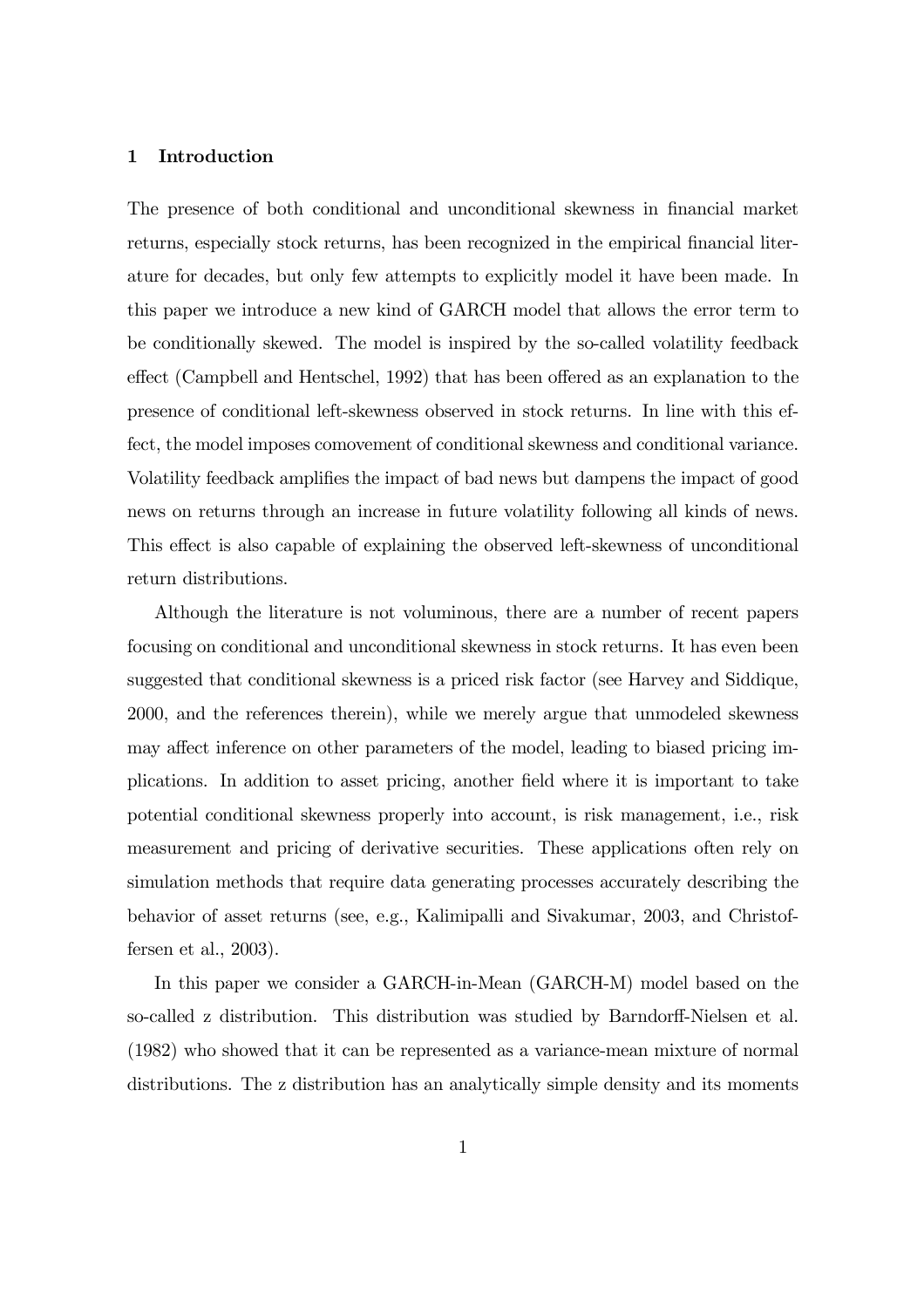can be readily obtained. It is capable of modeling moderate skewness and kurtosis, and the need to allow for skewness can be readily tested.

We apply the new GARCH-M model to study the relationship between risk and return in monthly postwar U.S. stock market data. Our results indicate the presence of conditional skewness in U.S. stock returns. It is also found that the news impact curve is not minimized at zero, but small positive news seem to have the smallest impact on the conditional variance. This goes contrary to most previous results according to which 'no news is good news', with Anderson et al. (1999) as a notable exception. Moreover, allowing for conditional skewness seems to greatly affect the magnitude of the conditional variance and risk premia predicted by GARCH models. In our data set, the GARCH-M model based on the symmetric t distribution is shown to yield systematically too high values of both of these, whereas the model based on the z distribution is strikingly accurate. As a potential explanation the results suggest that the GARCH-M model based on a symmetric error distribution is driven by highly volatile observations, and hence, tends to overprice assets.

The plan of the paper is as follows. In Section 2 the new GARCH-M specification is introduced and its properties as well as parameter estimation and statistical inference are discussed. In Section 3 the empirical results are presented. Finally, Section 4 concludes.

## 2 Asset Pricing and Conditional Skewness

Several studies have examined the relationship between the expected return and conditional variance of stock returns with Mertons's (1973) Intertemporal Capital Asset Pricing Model (ICAPM) as a starting point. According to this model the expectation of the excess return on the stock market,  $r_t$ , depends positively on its conditional variance:

$$
E_t(r_t) = \delta \text{Var}_{t-1}(r_t), \qquad (1)
$$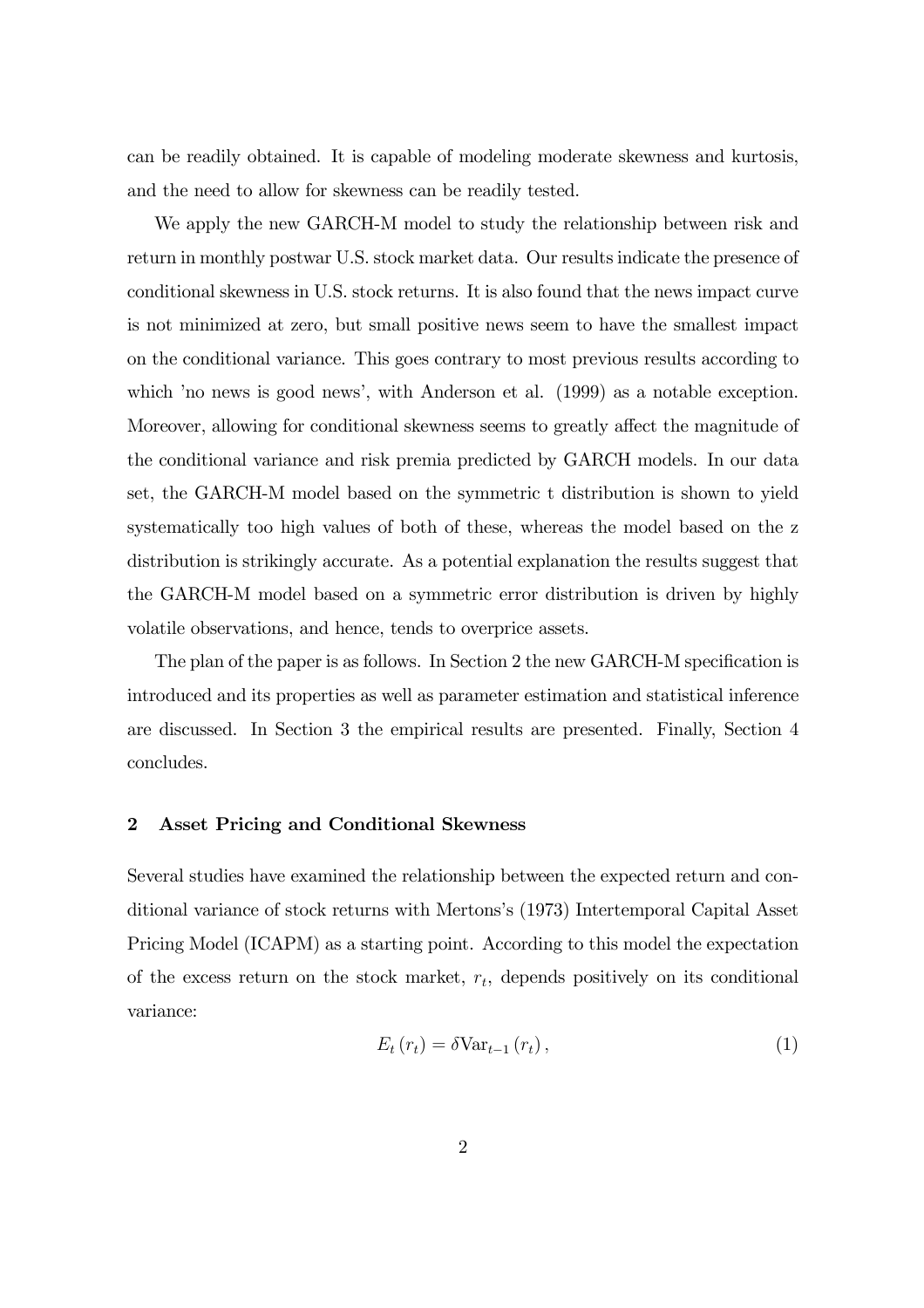where  $\delta$  is assumed positive and can be interpreted as the coefficient of relative risk aversion of the representative agent.

The empirical literature examining the expected return—volatility relationship is vast. Typically GARCH-M models have been employed, and depending on the market, the sample period, and the exact model specification, conflicting results have been obtained. For instance, using monthly U.S. data French et al. (1987) and Campbell and Hentschel (1992) found a predominantly positive but insignificant relationship, while Glosten et al. (1993) found a negative and significant relationship employing an extended GARCH-M model allowing for the leverage effect. Even though, theoretically, there should be no intercept term in equation (1), virtually all previous studies have included one, which may explain the ambiguous results. Namely, Lanne and Saikkonen (2005) have recently shown that the unnecessary inclusion of an intercept term leads to inaccurate estimation and very low power in Wald tests of the null hypothesis  $\delta = 0$ .

In the empirical part of the paper we show that conditional skewness is present in stock returns and explicitly allowing for it has a big effect on the estimates of  $\delta$ . The presence of conditional and unconditional skewness has been documented in a number of previous empirical studies. Campbell and Hentschel (1992) and Harvey and Siddique (1999) also incorporated conditional skewness in various GARCH-M specifications to examine the expected return—volatility trade-off. Theoretically the conditional skewness can be explained by the so-called volatility feedback effect (Campbell and Hentschel, 1992) that relies on volatility persistence and a positive intertemporal relation between expected return and conditional variance. This effect arises as follows. Because of persistence, a large piece of news increases not only present but also future volatility, which in turn increases the required rate of return on stock and, hence, lowers the stock price. This effect amplifies the impact of bad news but dampens the impact of good news, and therefore, large negative stock returns tend to occur more frequently than large positive ones when volatility is high. As a result, also the unconditional return distribution tends to be left-skewed.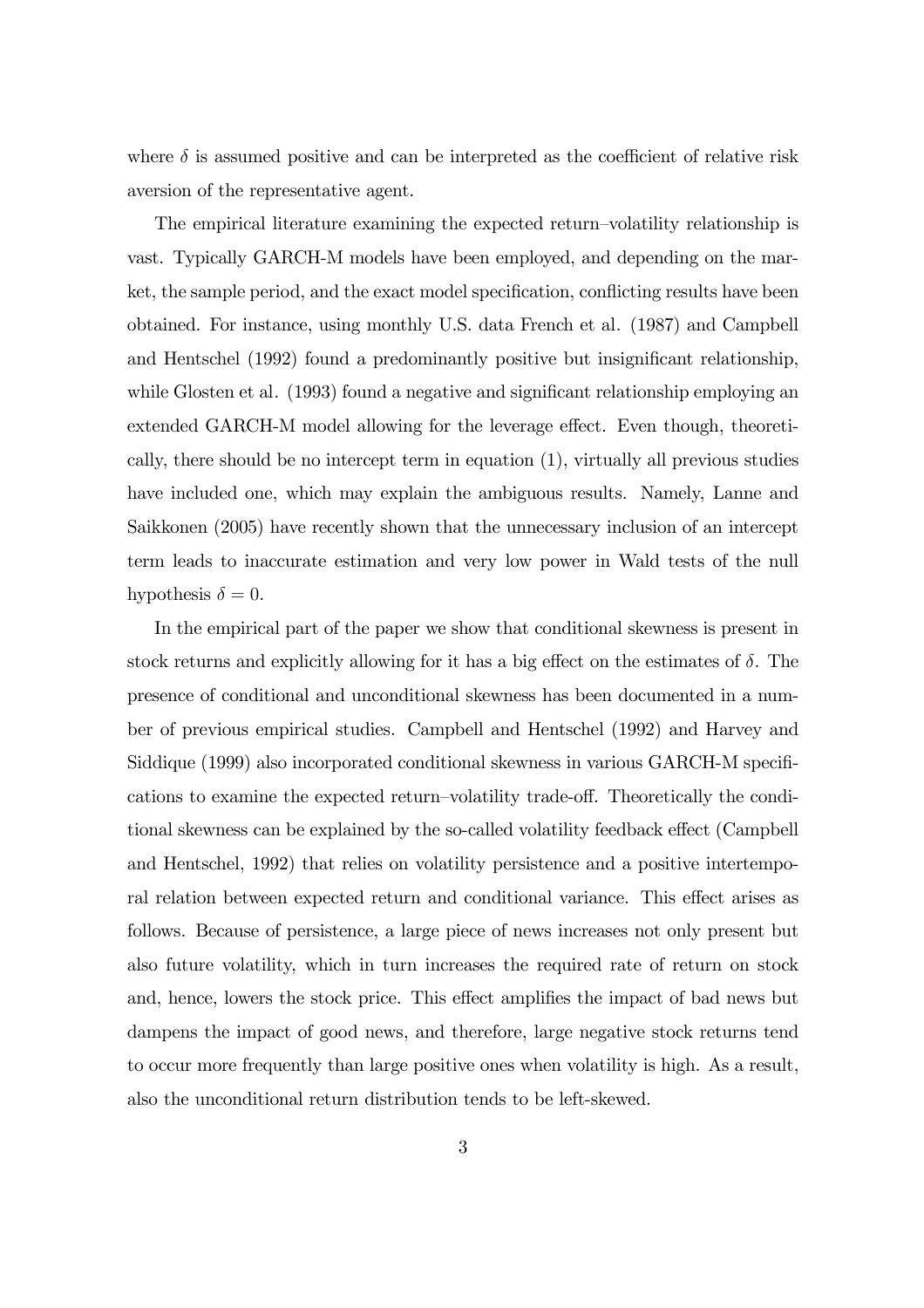Of the studies mentioned above, the paper by Harvey and Siddique (1999) comes closest to our approach. Like our model below, also their models allowed for timevarying conditional skewness in a GARCH-M model for stock returns, but they failed to find a significantly positive relationship between expected returns and conditional variance in U.S. data, which may be attributed to the inclusion of the intercept term in the mean equation, as discussed above. Harvey and Siddique (1999) employed variants of Hansen's (1994) autoregressive conditional density model, which is probably the most prominent GARCH specification allowing for conditional skewness in the previous literature. The model extends the standard GARCH-M model by allowing the conditional skewness and degrees of freedom of the skewed t distribution to depend linearly on functions of lagged error terms. In our model, in contrast, the conditional skewness is directly dependent on conditional variance, and, hence, it lends itself to clear economic interpretation, in line with the volatility feedback effect discussed above. A potential drawback of Hansen's (1994) model is that it is not very parsimonious and it may be difficult to find an adequate specification for the degrees of freedom parameter, as the empirical examples of Hansen (1994) illustrate. Moreover, transformations due to the parameter constraints imposed by the t distribution may not facilitate straightforward interpretation of the connection between the conditioning variables and time-varying parameters.

#### 2.1 GARCH-M-z Model

As a starting point for modeling the excess stock return  $r_t$  we have the following general GARCH-M model

$$
r_t = \phi_0 + \phi_1 r_{t-1} + \dots + \phi_p r_{t-p} + \delta h_t + h_t^{1/2} \varepsilon_t,
$$
\n(2)

where  $\phi_0, ..., \phi_p$  and  $\delta$  are real valued parameters,  $\varepsilon_t$  is a sequence of independent, identically distributed  $(i.i.d.)$  random variables, and  $h_t^{1/2}$  is a (positive) volatility process which describes the conditional heteroskedasticity in the observed process r<sub>t</sub>. Independence of  $h_{t-j}$  (j > 0) and  $\varepsilon_t$  is also assumed and, for stationarity, the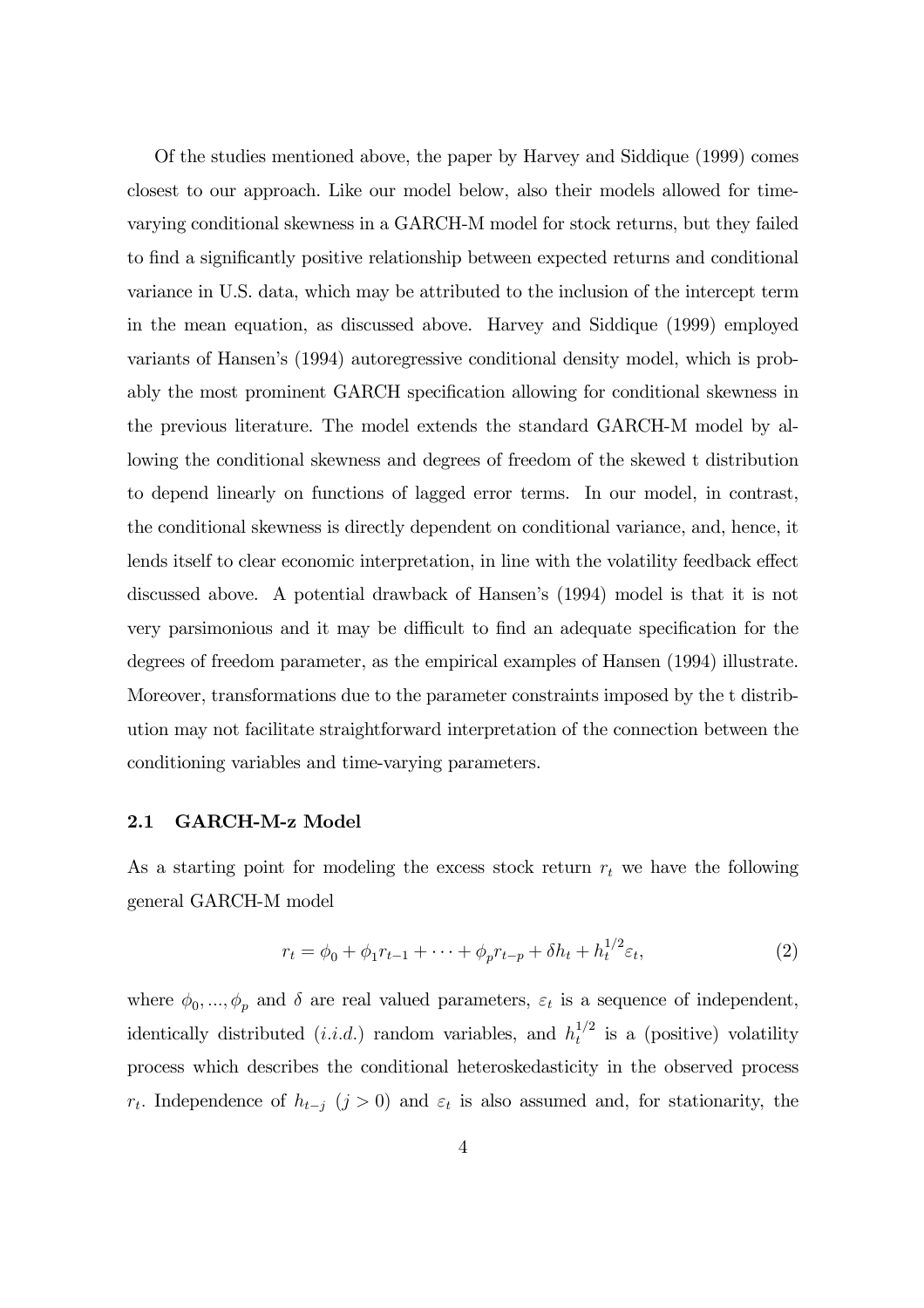roots of the polynomial  $1 - \phi_1 z - \cdots - \phi_p z^p$  are required to lie outside the unit circle. Different versions of this model have been employed in the previous empirical literature. In applications to low-frequency data lagged returns are rarely needed. Also, as mentioned above, according to the ICAPM there should be no intercept term and unnecessarily including one may obscure the results. Therefore, from now on, we restrict  $\phi_0$  to zero. Any available model can be used to model conditional heteroskedasticity. We shall return to this point later after discussing the distribution assumed for the error term  $\varepsilon_t$ .

The distribution we are going to apply is the so-called z distribution. This distribution has been studied by Barndorff-Nielsen et al. (1982) who show that it can be represented as a normal variance-mean mixture with the mixing distribution an infinite convolution of exponential distributions. Other members of the family of variance-mean mixtures of normal distributions are the ordinary (symmetric) t distribution and its skewed version as well as the normal inverse Gaussian distribution which has recently been applied by Andersson (2001) and Jensen and Lunde (2001) to model conditional heteroskedasticity in stock returns. We refer to Barndorff-Nielsen et al. (1982) for more details of these distributions.

Except for the ordinary t distribution, the density functions of the distributions discussed above depend on a modified Bessel function. The z distribution, denoted by  $z(a, b, \sigma, \mu)$ , is analytically simpler and characterized by the density function

$$
f(x) = \frac{1}{\sigma B(a, b)} \frac{\{\exp[(x - \mu)/\sigma]\}^a}{\{1 + \exp[(x - \mu)/\sigma]\}^{a+b}} \quad (x \in \mathbb{R}; \ a, b, \sigma > 0; \ \mu \in \mathbb{R}), \quad (3)
$$

where  $B(\cdot, \cdot)$  is the beta function. Clearly,  $\mu$  is a location parameter and  $\sigma$  is a scale parameter. If  $a = b$  the distribution is symmetric whereas it is positively (negatively) skewed if  $a > b$  ( $b > a$ ). The reason for the name z distribution is that the z-transformation of the sample correlation coefficient from a normal population is obtained as a special case. Another well-known special case is the logistic distribution which is obtained by assuming  $a = b = 1$ . The characteristic function of the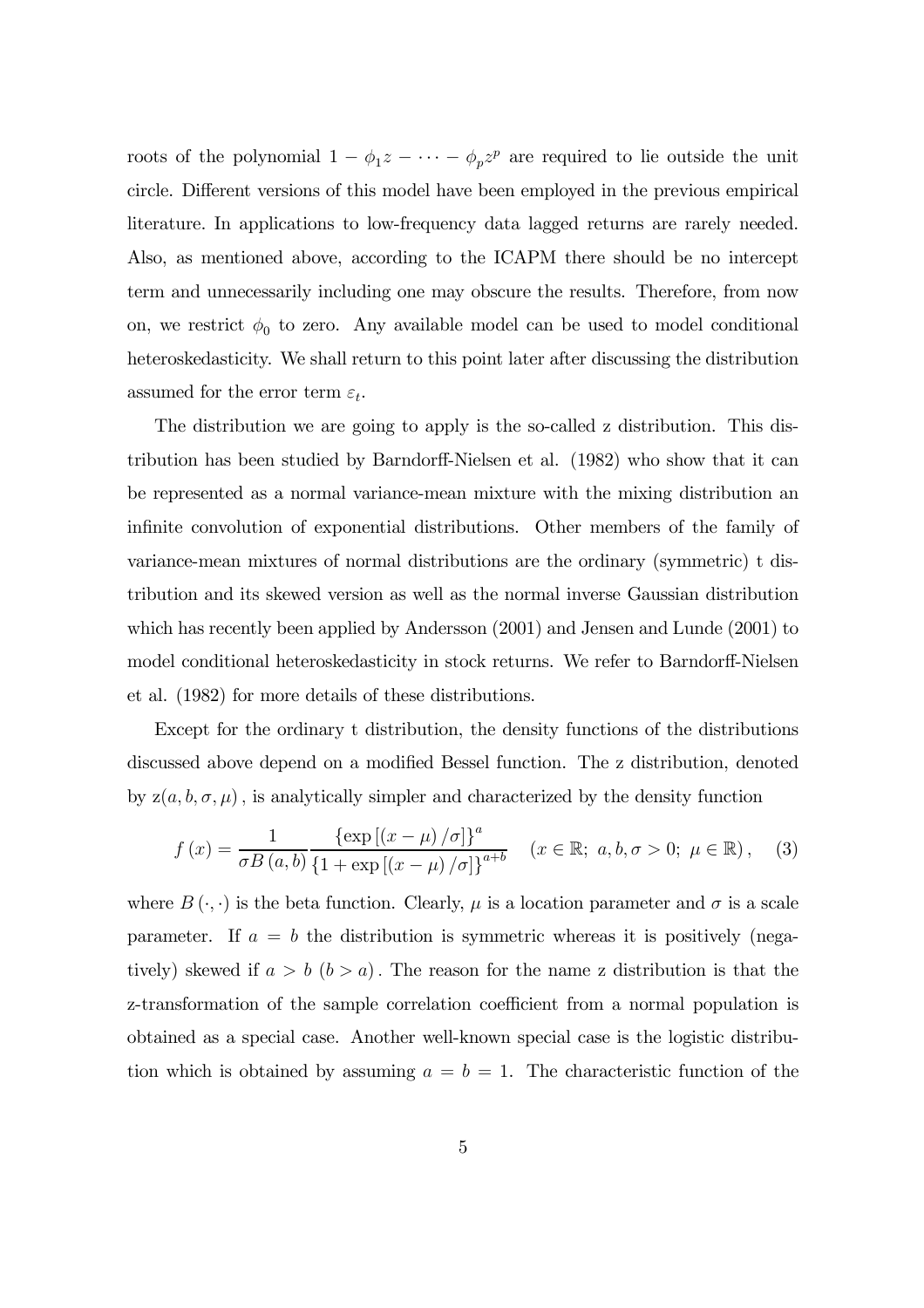$z(a, b, \sigma, \mu)$  distribution is

$$
\chi(s) = \frac{e^{it\mu}B\left(a + i\sigma s, b - i\sigma s\right)}{B\left(a, b\right)}.\tag{4}
$$

We shall now consider moments of the z distribution. First, suppose that the random variable x has a  $z(a, b, 1, 0)$  distribution. From the characteristic function (4) it is straightforward to obtain the cumulants of x. Let  $\Psi(s) = d \log \Gamma(s) / ds$  signify the psi or digamma function and denote  $\Psi^{(n)}(s) = d^n \Psi(s) / ds^n$   $(n = 1, 2, ...)$ . Then, the *n*th cumulant of x, denoted by  $\varkappa_n$ , is

$$
\varkappa_n = \Psi^{(n-1)}(a) + (-1)^n \Psi^{(n-1)}(b), \quad n = 1, 2, ..., \tag{5}
$$

where  $\Psi^{(0)}(s) = \Psi(s)$ . From this expression and the well-known relations between cumulants and moments one can obtain the moments of x. The first four central moments are

$$
Ex = \Psi (a) - \Psi (b) \stackrel{def}{=} \mu (a, b),
$$
  
\n
$$
Var (x) = \Psi'(a) + \Psi'(b) \stackrel{def}{=} \sigma^{2} (a, b),
$$
  
\n
$$
E (x - Ex)^{3} = \Psi'' (a) - \Psi'' (b),
$$

and

$$
E (x - Ex)^{4} = \Psi'''(a) + \Psi'''(b) + 3\sigma^{4} (a, b).
$$

Because the transformed variable  $\sigma x + \mu$  has the  $z(a, b, \sigma, \mu)$  distribution these results can readily be extended to any values of the parameters  $\sigma$  and  $\mu$ .

To get an idea of the possible shapes of the z distribution, consider the symmetric z( $\lambda$ ,  $\lambda$ , 1, 0) distribution and note that the function  $\Psi^{(n)}(s)$  has the series representation  $\Psi^{(n)}(s) = (-1)^{n+1} n! \sum_{j=0}^{\infty} (s+j)^{-n-1} (n = 1, 2, ...)$  (see Abramowitz and Stegun (1972, result 6.4.10)). Using this result and the preceding expression of the fourth central moment of the  $z(a, b, 1, 0)$  distribution it is not difficult to show that the excess kurtosis of the  $z(\lambda, \lambda, 1, 0)$  distribution is a decreasing function of  $\lambda$  and approaches three as  $\lambda$  approaches zero. In the asymmetric case the situation is different, however. Arguments similar to those in the symmetric case show that, for a fixed value of the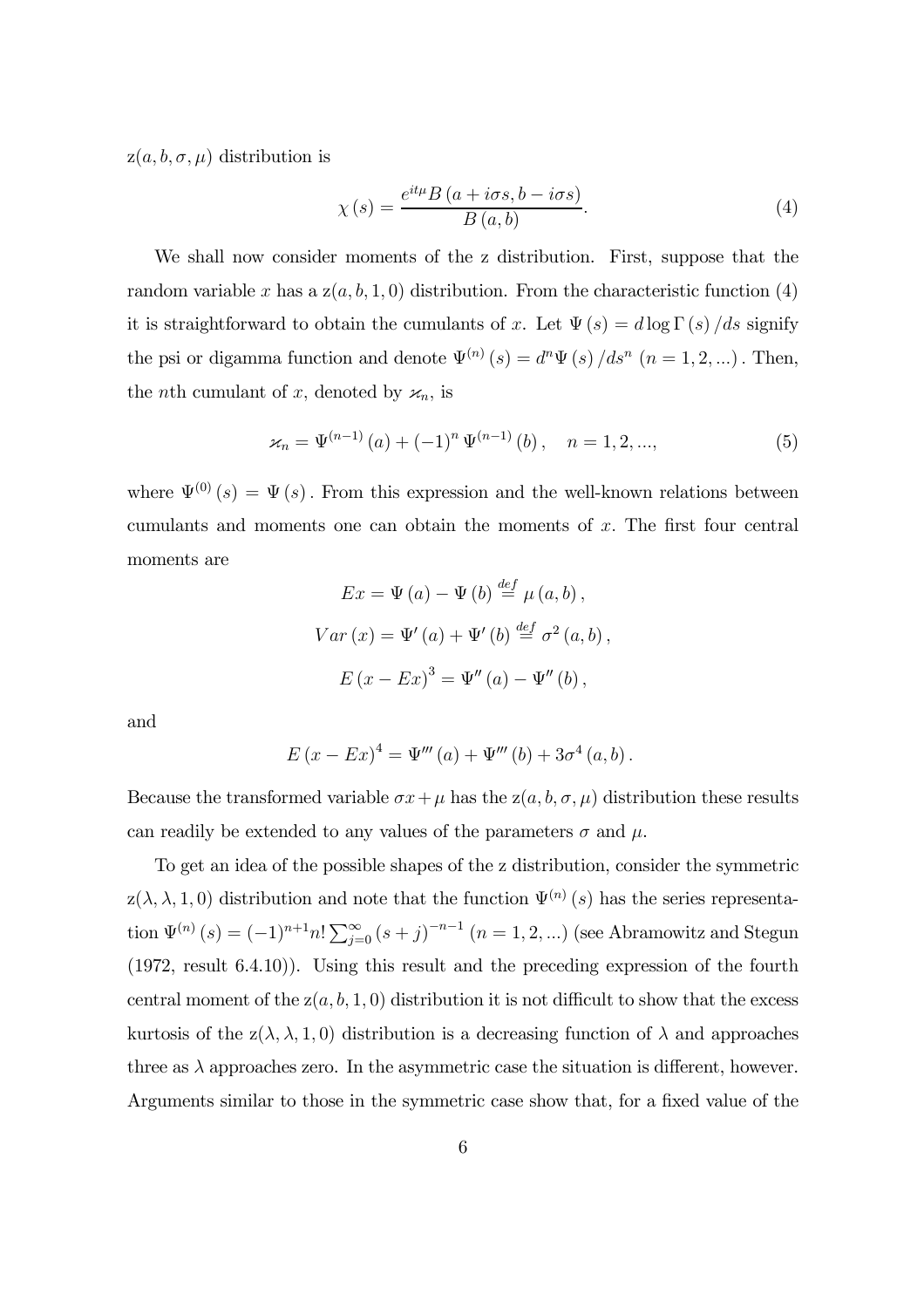parameter b, the excess kurtosis of the  $z(a, b, 1, 0)$  distribution is a decreasing function of a and approaches six as a approaches zero. The same result is obtained if the roles of the parameters  $a$  and  $b$  are reversed. In a similar way it can also be seen that the coefficient of skewness can be at most two in absolute value. Thus, data sets which require very strong kurtosis or skewness cannot be modeled by the z distribution. It is worth noting, however, that for us these limits of the skewness and kurtosis are only relevant for the conditional but not for the unconditional distribution of the considered series. Indeed, because a z distribution is specified for the error term  $\varepsilon_t$ in (2) the unconditional skewness and kurtosis of  $r_t$  are generally larger than their conditional counterparts, and therefore, the limits are unlikely to be restrictive in applications to typical financial time series.1

As already mentioned, we shall assume that the error term  $\varepsilon_t$  in (2) has a z distribution. Because  $\varepsilon_t$  is an error term we want it to have zero mean and, as common in GARCH and GARCH-M models, unit variance. Thus, we assume that

$$
\varepsilon_t \sim z\left(a, b, 1/\sigma\left(a, b\right), -\mu\left(a, b\right)/\sigma\left(a, b\right)\right). \tag{6}
$$

Using the moments obtained for the z distribution above it is easy to check that this assumption really implies that  $E\varepsilon_t = 0$  and  $Var(\varepsilon_t) = 1$ . Thus, the model we wish to consider is defined by (2) and (6). An alternative possibility to define the model is to specify the conditional distribution of  $r_t$  given its past. The result can be obtained from  $(2)$  and  $(6)$ . In symbols we have

$$
r_{t} \mid \mathcal{F}_{t-1} \sim \mathbf{z} \left( a, b, h_{t}^{1/2} / \sigma \left( a, b \right), \mu_{t} \left( \varphi \right) - h_{t}^{1/2} \mu \left( a, b \right) / \sigma \left( a, b \right) \right), \tag{7}
$$

where  $\mathcal{F}_{t-1} = \{r_{t-1}, r_{t-2}, ...\}$  and  $\mu_t(\varphi) = \phi_1 r_{t-1} + \cdots + \phi_p r_{t-p} + \delta h_t$  with  $\varphi =$ 

<sup>&</sup>lt;sup>1</sup>As an illustration, consider the standard GARCH(1,1) model  $y_t = h_t^{1/2} \varepsilon_t$  where  $h_t = \omega +$  $0.87h_{t-1} + 0.10y_{t-1}^2$  and  $\varepsilon_t \sim i.i.d(0,1)$  has a symmetric distribution with excess kurtosis 2.5. The (positive) constant term  $\omega$  has no effect on the excess kurtosis of  $y_t$  which, from equation (8) of He and Teräsvirta (1999), is found to be 20.05. In this example the sum  $\alpha + \beta = 0.87 + 0.10 = 0.97$ which is quite relevant for many financial time series and even its small increase can lead to a large increase in the excess kurtosis of  $y_t$ .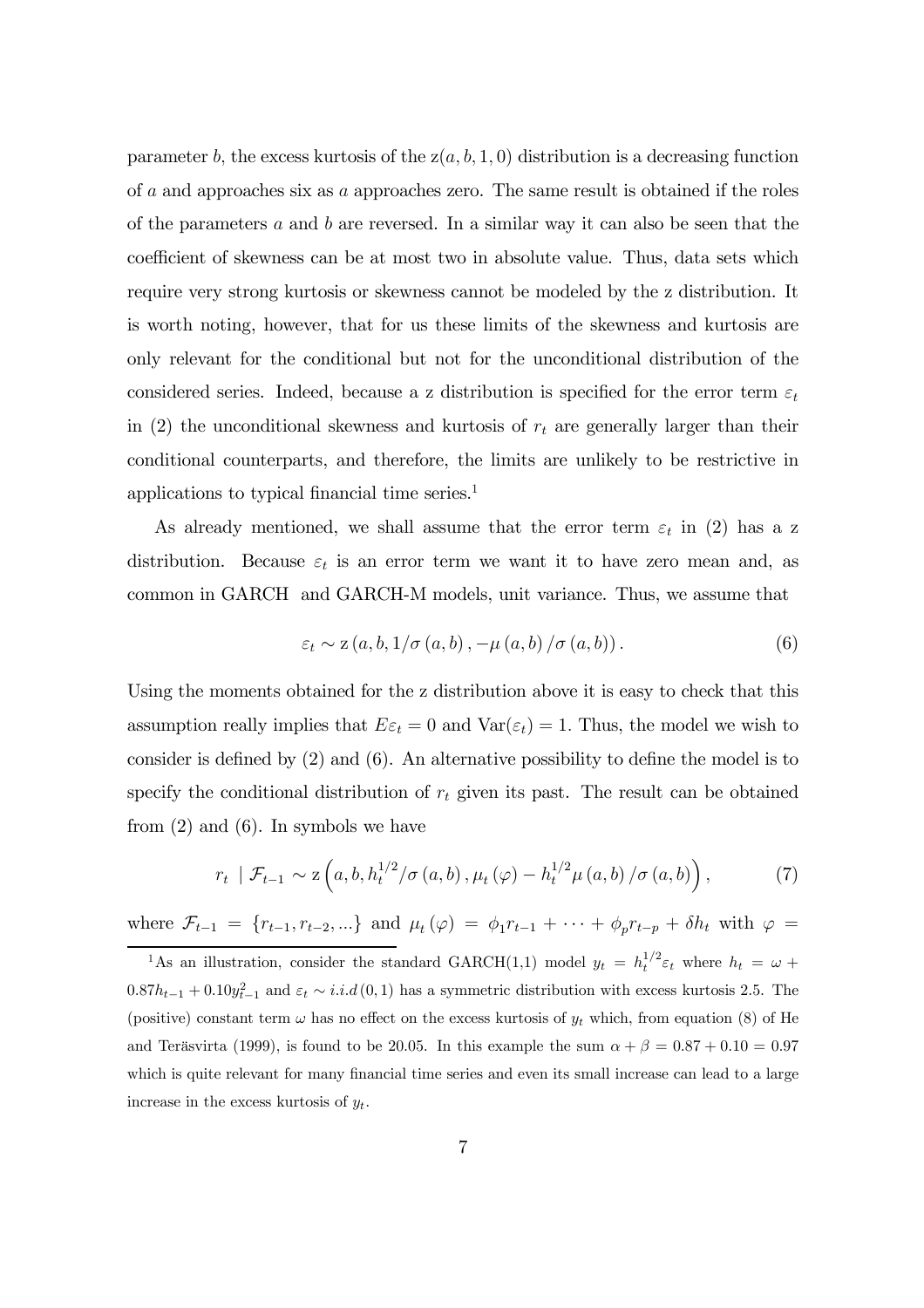$[\phi_1 \cdots \phi_p \ \delta]'$ . Clearly,  $\mu_t(\varphi)$  and  $h_t$  are the conditional mean and variance of  $r_t$ , respectively. If the distribution of  $\varepsilon_t$  is skewed, it is obvious from equation (2) that the conditional skewness of  $r_t$ , measured by the third central moment, increases with its conditional variance. To make the specification complete, we still have to specify a model for conditional heteroskedasticity.

As already mentioned, any available model can be used to model conditional heteroskedasticity. In this paper we consider a slight extension of the standard GARCH model given by

$$
h_t = \omega + \sum_{j=1}^r \beta_j h_{t-j} + \sum_{j=1}^q \alpha_j u_{t-j}^2,
$$
\n(8)

where

$$
u_t = r_t - \mu_t(\varphi) - \kappa h_t^{1/2}
$$

with  $\kappa$  a real valued parameter. As usual, the parameters in (8) are supposed to satisfy  $\omega > 0$ ,  $\beta_j \geq 0$  and  $\alpha_j \geq 0$ . Because  $\mu_t(\varphi)$  is the conditional mean of  $r_t$  the choice  $\kappa = 0$  corresponds to the standard GARCH specification. The motivation to allow for other possibilities is that in the case of skewed distributions is may not be clear whether the conditional mean provides the best way to center the observed series. For instance, choosing  $\kappa = -\mu(a, b)/\sigma(a, b)$  means that the centering is performed by using the location parameter of the employed z distribution (see (7)). Compared to the standard specification  $u_t = r_t - \mu_t(\varphi)$  this choice of  $\kappa$  shifts the distribution of  $u_t$  to the left (right) when the skewness is negative (positive), implying that negative (positive) values of  $u_t$  contribute more to conditional heteroskedasticity than in the standard case. Of course, one can also specify  $\kappa$  as a free parameter and let the data decide its most appropriate value.

If the value of the parameter  $\kappa$  is nonzero, the usual stationarity conditions of the GARCH process are not directly applicable. However, because  $u_t = h_t^{1/2} (\varepsilon_t - \kappa)$ appropriate stationarity conditions can be readily concluded from results of Carrasco and Chen (2002). For simplicity, consider the important special case  $p = q = 1$  and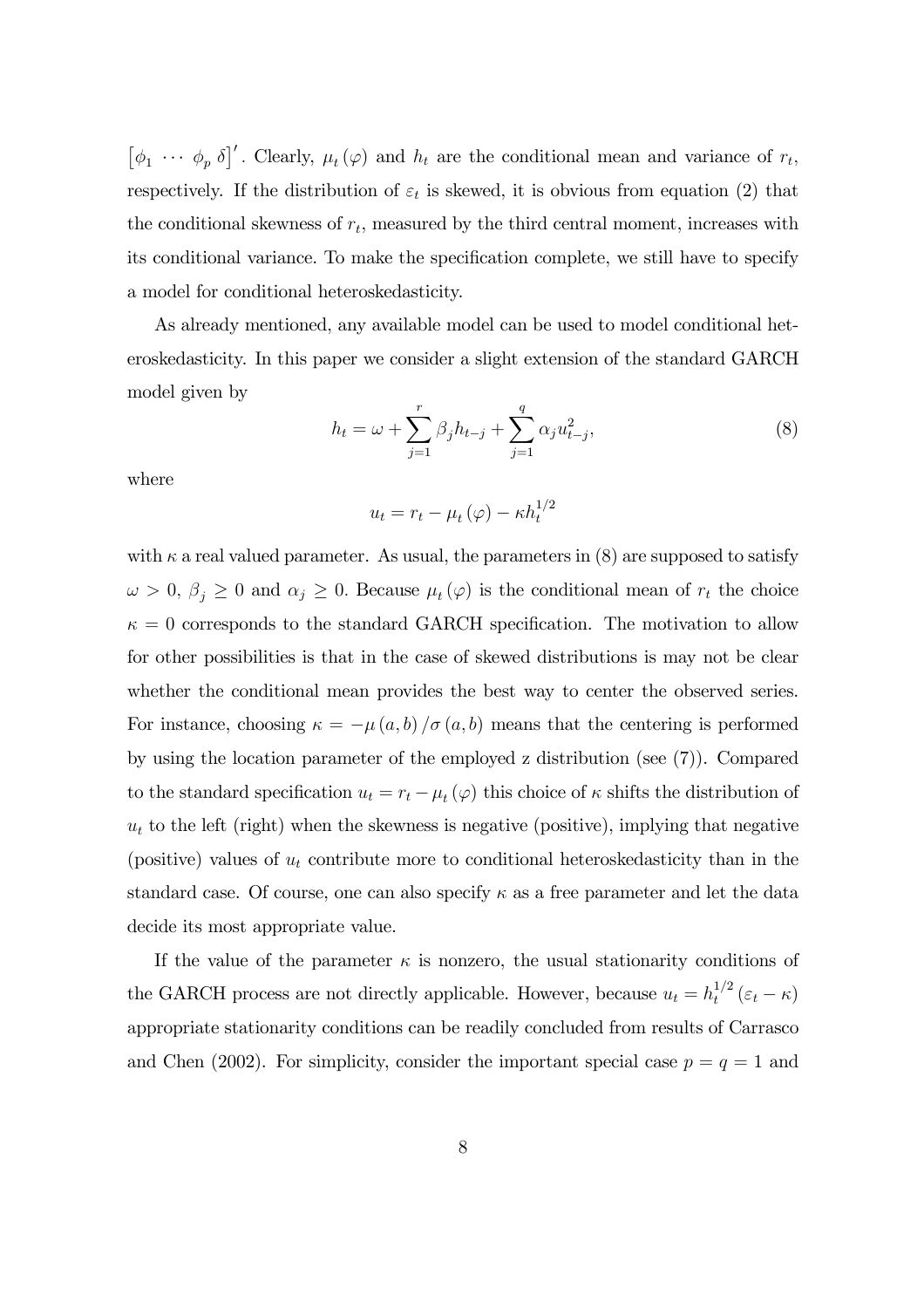assume that

$$
E(\beta_1 + \alpha_1(\varepsilon_t - \kappa)^2)^k < 1, \quad k \ge 1,
$$
\n(9)

where k is an integer. Then, from Corollary 6 of Carrasco and Chen  $(2002)$  it follows that the process  $h_t$  ( $t = 1, 2, ...$ ) can be given an initial distribution which makes it stationarity and strong mixing (or even  $\beta$ -mixing) with geometrically decaying mixing numbers. From the same result one also obtains that  $E h_t^k < \infty$  and that the process  $u_t$  is stationary with  $Eu_t^{2k} < \infty$ . This implies that  $r_t$  can be treated as a stationary process with  $E|r_t|^k < \infty$ . It is also near epoch dependent in  $L_k$ -norm and of any finite size (cf. Davidson (1994, Example 17.3.)). Thus, for  $k \geq 2$ , usual laws of large numbers and central limit theorems apply.

#### 2.2 Parameter Estimation and Statistical Inference

Maximum likelihood (ML) estimation of the parameters of the model defined by equations (2), (6) and (8) is, in principle, straightforward. Suppose we have an observed time series  $r_t$ ,  $t = -l + 1, ..., T$  where l denotes the required number of initial values. Then the conditional density of  $r_t$  ( $t \geq 1$ ) given the past values of the series can be obtained from (3) and (7). The result is

$$
f_{t-1}(r_t; \theta) = \frac{\sigma(a, b)}{h_t^{1/2} B(a, b)} \frac{\left\{ \exp\left[\sigma(a, b) (r_t - m_t(\theta)) / h_t^{1/2}\right] \right\}^a}{\left\{1 + \exp\left[\sigma(a, b) (r_t - m_t(\theta)) / h_t^{1/2}\right] \right\}^{a+b}},
$$

where, for simplicity,  $m_t(\theta) = \mu_t(\varphi) - \mu(a, b) h_t^{1/2} / \sigma(a, b)$  and  $\theta = [\varphi' \gamma' a b]'$  with  $\gamma = [\omega \beta_1 \cdots \beta_r \alpha_1 \cdots \alpha_q \kappa]'$ . Here  $\kappa$  is treated as a free parameter. The restrictions discussed after equation (8) can be handled in an obvious way. Conditional on the initial values, the logarithm of the likelihood function can thus be written as

$$
l_T(\theta) = \sum_{t=1}^T \log f_{t-1}(r_t; \theta).
$$

The maximization of  $l_T(\theta)$  is, of course, a highly nonlinear problem but can be carried out by standard numerical algorithms.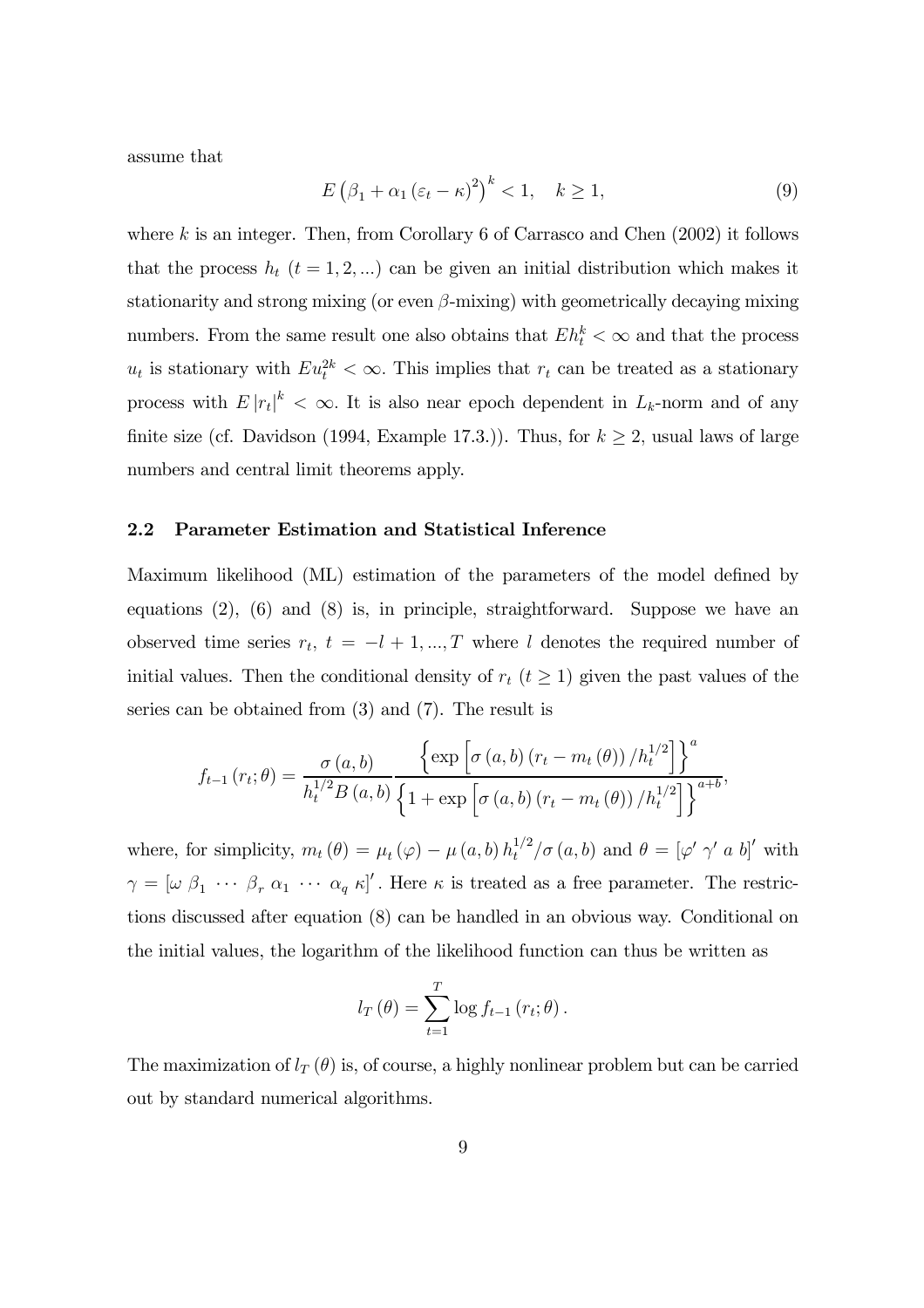By the stationarity and near epoch dependence properties of the processes  $r_t$  and  $h_t$  discussed at the end of the previous section it is reasonable to apply conventional large sample results of ML estimation. Thus, a ML estimator of the parameter  $\theta$ , denoted by  $\hat{\theta}$ , can be treated as approximately normally distributed with mean value θ and covariance matrix  $-(E\partial^2 l_T(\theta)/\partial\theta\partial\theta')^{-1}$ . Approximate standard errors of the components of  $\hat{\theta}$  can therefore be obtained by taking the square roots of the diagonal elements of  $-\left(\partial^2 l_T(\hat{\theta})/\partial\theta\partial\theta'\right)^{-1}$ . Likelihood ratio, Wald, and Lagrange multiplier tests with approximate chi square distributions can also be performed in the usual way.

#### 3 Conditional Skewness in U.S. Stock Returns

We estimate GARCH-M models based on the implication of the ICAP model in equation (1) using monthly excess U.S. stock returns from January 1946 to December 2002. As a proxy for the market return we use the value-weighted CRSP index and the three-month Treasury bill rate as the risk-free interest rate. In particular, we consider the following special case of model  $(8)$  for the excess return  $r_t$ ,

$$
r_{t} = \delta h_{t} + \kappa h_{t}^{1/2} + u_{t}
$$
  
\n
$$
h_{t} = \omega + \alpha_{1} u_{t-1}^{2} + \beta_{1} h_{t-1},
$$
\n(10)

where  $u_t = h_t^{1/2} (\varepsilon_t - \kappa)$ . In line with the previous literature, GARCH(1,1) specification turns out to be adequate. The innovation  $\varepsilon_t$  is assumed to follow either the t distribution with  $\nu$  degrees of freedom or the z distribution (6). In the former case the value of  $\kappa$  is assumed to be zero, but in the case of the skewed z distribution, this is not done. Specifically, in that case we set  $\kappa = -\mu(a, b)/\sigma(a, b)$  which means that in the model for conditional variance the observed series is centered by using the location parameter of the z distribution assumed for the error term  $\varepsilon_t$  (see Section 2). We also estimated the model with  $\kappa$  as a free parameter, but its estimate turned out to be very close to  $-\mu(a, b)/\sigma(a, b)$  and the results remained virtually intact (the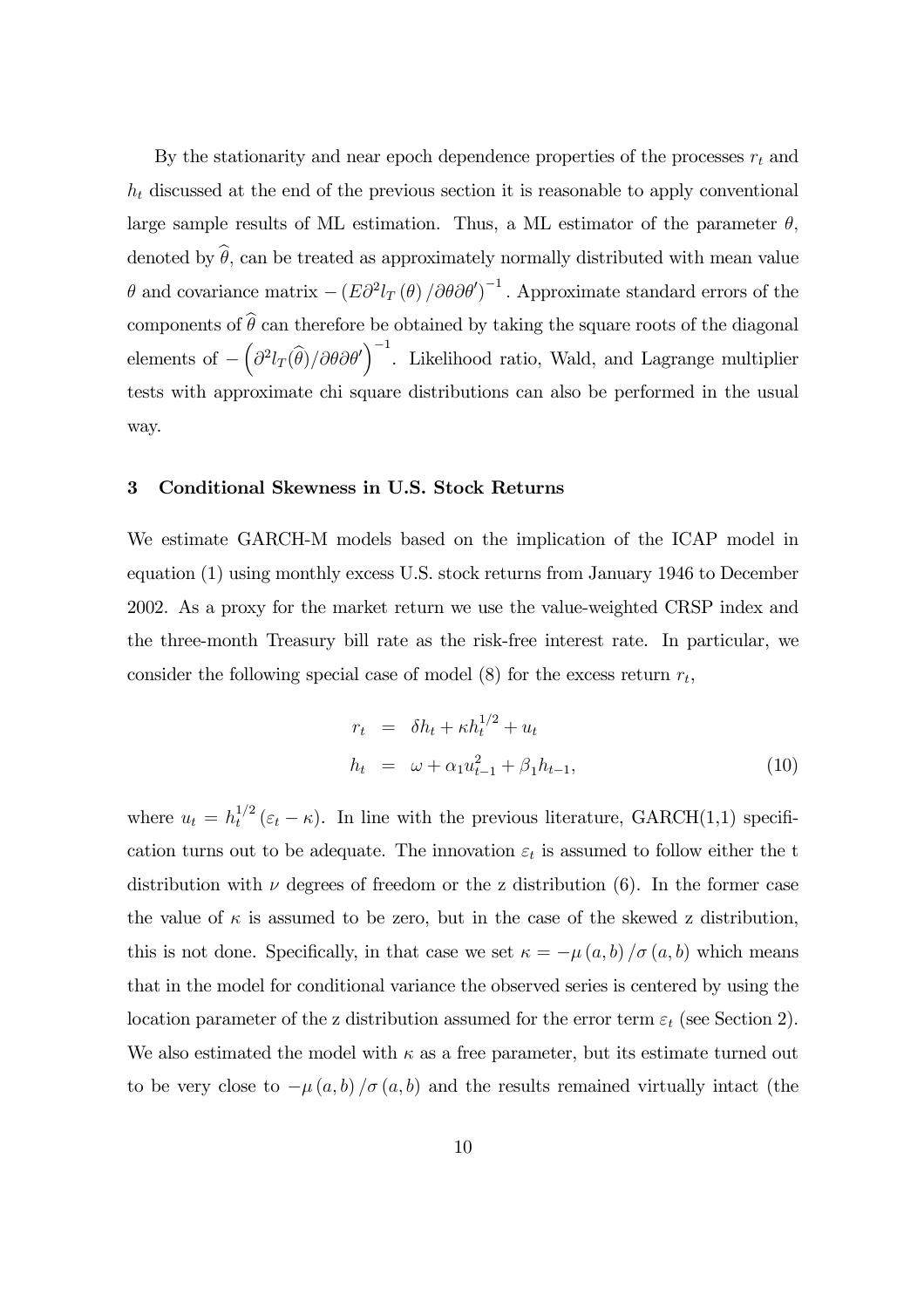p-value of a LR test for this restriction is 0.233). As far as the symmetric distributions are concerned, we also experimented with the standard normal distribution and the conclusions were qualitatively the same as with the t distribution, but the latter is preferred because of its ability to better capture the fat tails.

Table 1 contains the estimation results of two GARCH-M specifications corresponding to equation (1). In each case the estimate of  $\delta$  is positive and significant as implied by Merton's ICAPM. In the symmetric GARCH-t model the estimate of  $\delta$ is considerably greater (4.584) than in the GARCH-z specification allowing for conditional skewness (3.377). Both estimates are reasonable compared to most previous estimates of the relative risk aversion of the representative agent (see Hall, 1988). However, as will be shown below, the estimated models are quite different in terms of fit and average predicted excess returns.

Because the null hypothesis  $a = b$  is clearly rejected by the LR test (p-value 3.123e-8) our model implies significant conditional skewness which increases with conditional volatility. Moreover, because  $\hat{a} < \hat{b}$  the conditional skewness is negative as expected based on the discussion on the volatility feedback effect in Section 2. Thus, the GARCH-z model captures the feature that large negative shocks, and hence returns, are more likely than positive ones when conditional variance is high. The point estimate of the coefficient of skewness of the error term  $\varepsilon_t$  is  $-0.43$  which is well within reach of the z distribution (see Section 2.1). The same can be said about the kurtosis. The estimated excess kurtosis of the error term  $\varepsilon_t$  is only about 0.8 (the corresponding figure implied by the estimated t distribution barely exceeds unity).

In a related application to daily U.S. stock returns from 1885 through 1997, significant negative skewness was also found by Jensen and Lunde (2001). These authors used a model based on the normal inverse Gaussian distribution (cf. section 2.1) but their model for conditional mean was different from ours. Instead of the conditional variance used here, it contained the conditional standard deviation whose estimated effect on expected returns turned out to be negative. The main advantage of our model over that of Jensen and Lunde (2001) is that it allows for separately estimat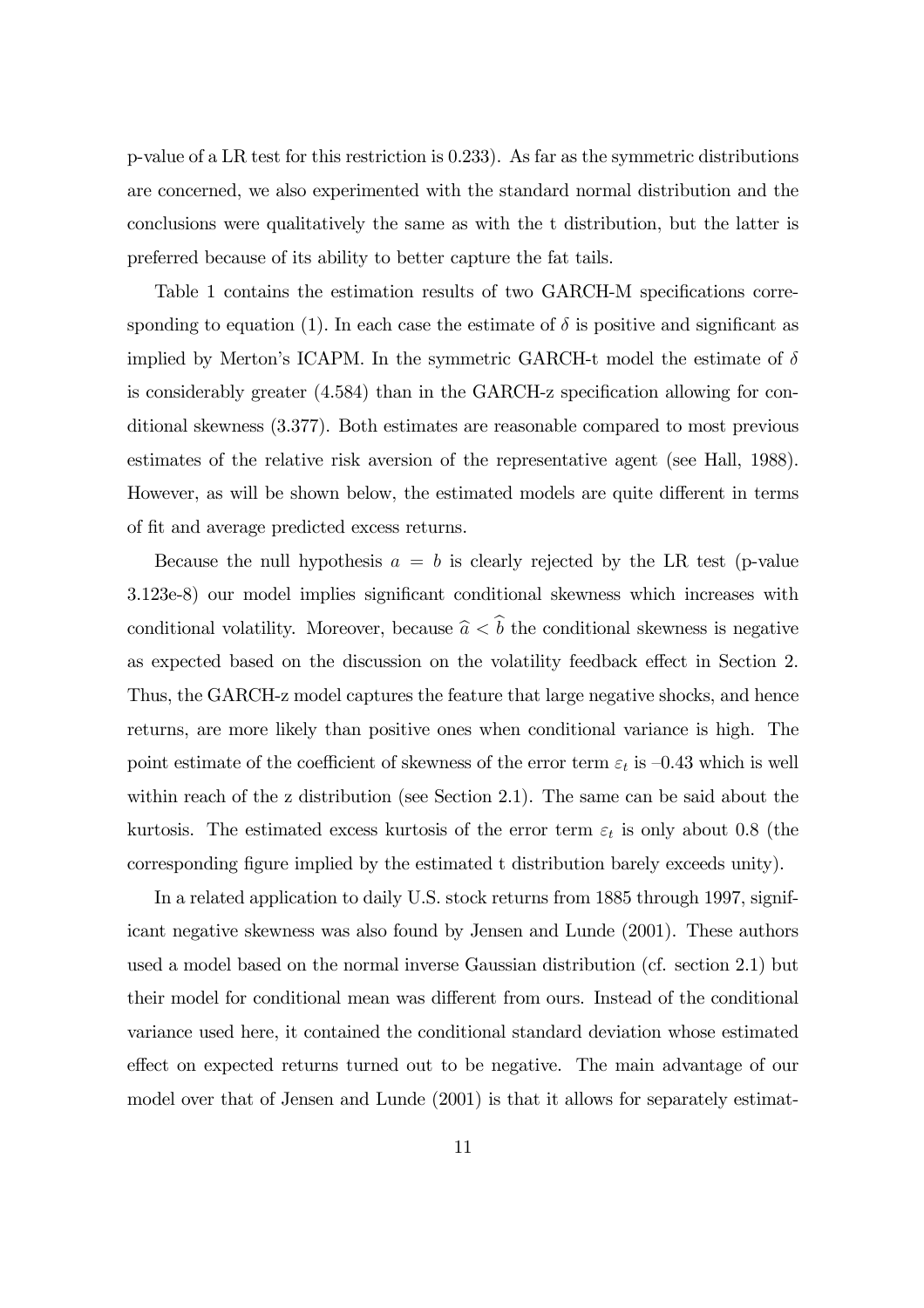ing the conditional skewness and GARCH-in-mean effect. In Jensen and Lunde's (2001) model a single parameter determines both. Because conditional skewness is expected to be negative and the GARCH-in-mean effect positive for stock returns, interpreting their estimation results is ambiguous. They explain the negative estimate as "the need to account for negative skewness in the return distribution dominating the GARCH-in-mean effect". Moreover, from economic point of view, the obtained result cannot be interpreted in the same way as ours because the conditional mean was specified differently and because pure returns instead of excess returns were used.

According to the diagnostic tests in Table 1 the specification is adequate: there is no unmodeled autocorrelation or autoregressive conditional heteroskedasticity in the residuals. The estimated model is also stationary as the estimated value of the left hand side of inequality (9) with  $k = 1$  is 0.883. Further evidence on the fit is provided in Figure 1 that depicts a plot of the logarithmic density of the residuals against its theoretical counterpart. The logarithmic scale is useful in detecting deviations on the extreme tails. With the exception of the left tail the differences are minor, and the discrepancy is caused by a single observation (October 1987 stock market crash). The model was also estimated without this exceptional observation, but the results remained virtually the same. Also, the conclusions are not reversed by using robust standard errors.

To further check the fit of the GARCH-z and GARCH-t specifications, we compared the conditinal variance series predicted by each model to the monthly realized variance obtained by summing squared daily returns over each month. This comparison is restricted to the period beginning in July 1963 due to availability of data. Two criteria, the mean square error (MSE) and mean absolute error (MAE) are employed, and the significance of the differences is tested by means of the Diebold-Mariano (1995) test. As the results in Table 2 show, the GARCH-z specification is more accurate in terms of both criteria at least at the 5% level of significance. In addition to the overall comparison comprising all observations, figures for three categories of equal size sorted by the magnitude of the realized variance are reported. It is seen that,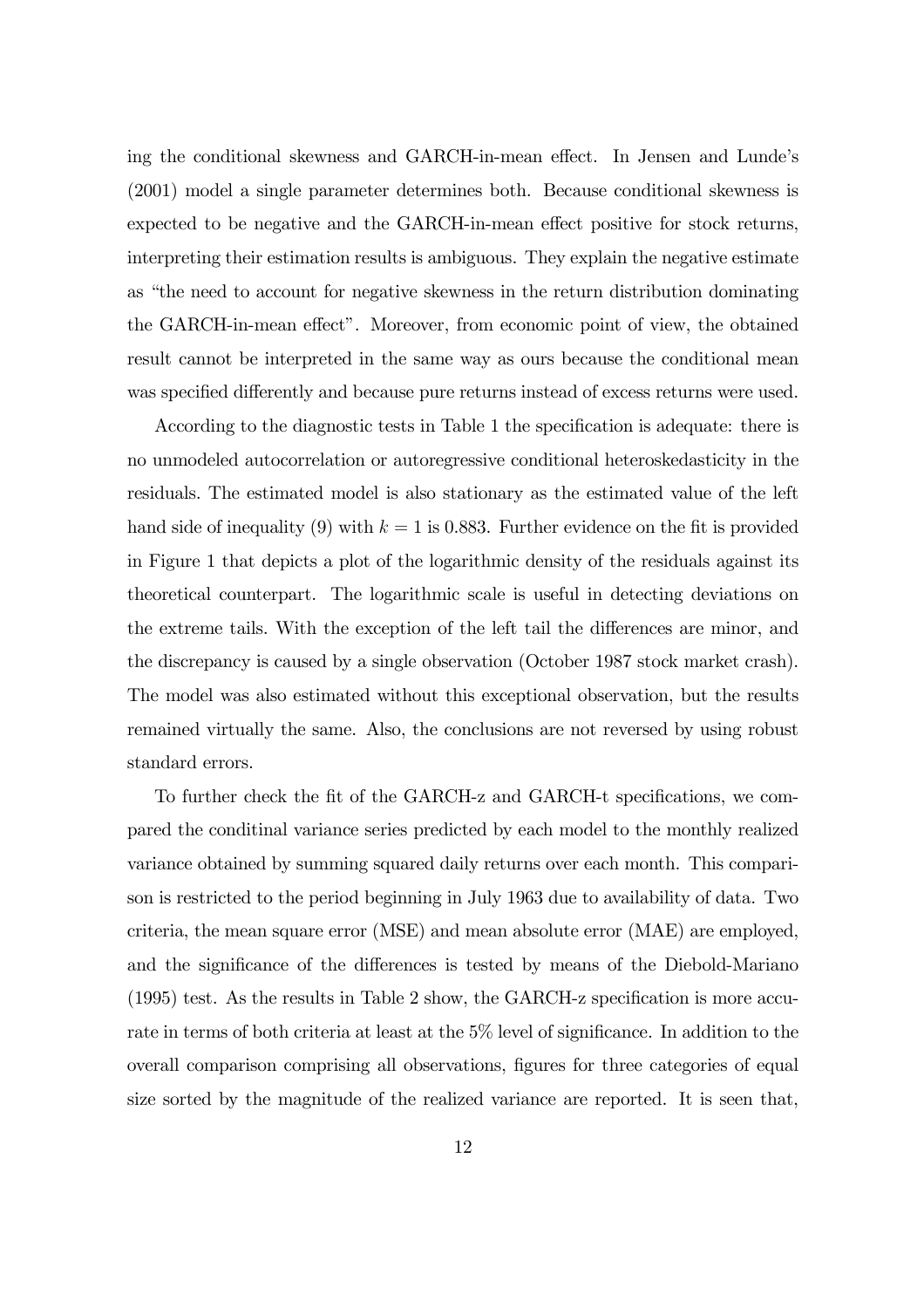even though the GARCH-z model has a better fit in each category, the differences are not significant when the realized variance is high. It is thus only in the less volatile periods, especially in the medium volatility category, that there are significant differences between the two specifications. In the low and middle variance ranges the conditional variance predictions of the GARCH-t model are systematically too high compared both to realized variance and the predictions of the GARCH-z model.2 This follows because the symmetric model predicts high conditional variance after large shocks, irrespective of their sign, and is thus likely to predict too high variance after large positive shocks. Because of volatility clustering, this is a somewhat lesser problem when volatility is low. Systematically higher conditional variance coupled with the higher estimate of  $\delta$  in the GARCH-t model translates into too high risk premia in the middle volatility range. It is likely that the estimation is driven by the influential observations in the high-volatility range, and for the GARCH-t model to be able to capture the risk-return tradeoff correctly there,  $\delta$  must be great. Hence, the estimate of  $\delta$  is far too great for the observations in the low and middle volatility ranges. These findings indicate that the GARCH-z model is more flexible due to its ability to predict high volatility only following a large negative shock, in line with the volatility feedback effect.

In addition to conditional variance comparisons, also the predicted average excess returns can be compared to the actual average excess return. Already French et al. (1987) pointed out that the GARCH-t predictions of average excess returns are far too high. This finding is verified in Table 3 which shows that the average excess return predicted by the GARCH-t model is over 42% higher than the actual value. For the

<sup>2</sup>Out of the 158 observations in the middle range, for 152 the conditional variance predicted by the GARCH-t model is greater than the realized variance and for 93 of these greater than the conditional variance predicted by the GARCH-z model. In the low variance range the GARCH-t model always predicts too high conditional variance and for 87 observations the prediction exceeds that of the GARCH-z specification. In the high volatility range the corresponding figures are 69 and 78, indicating no systematic pattern.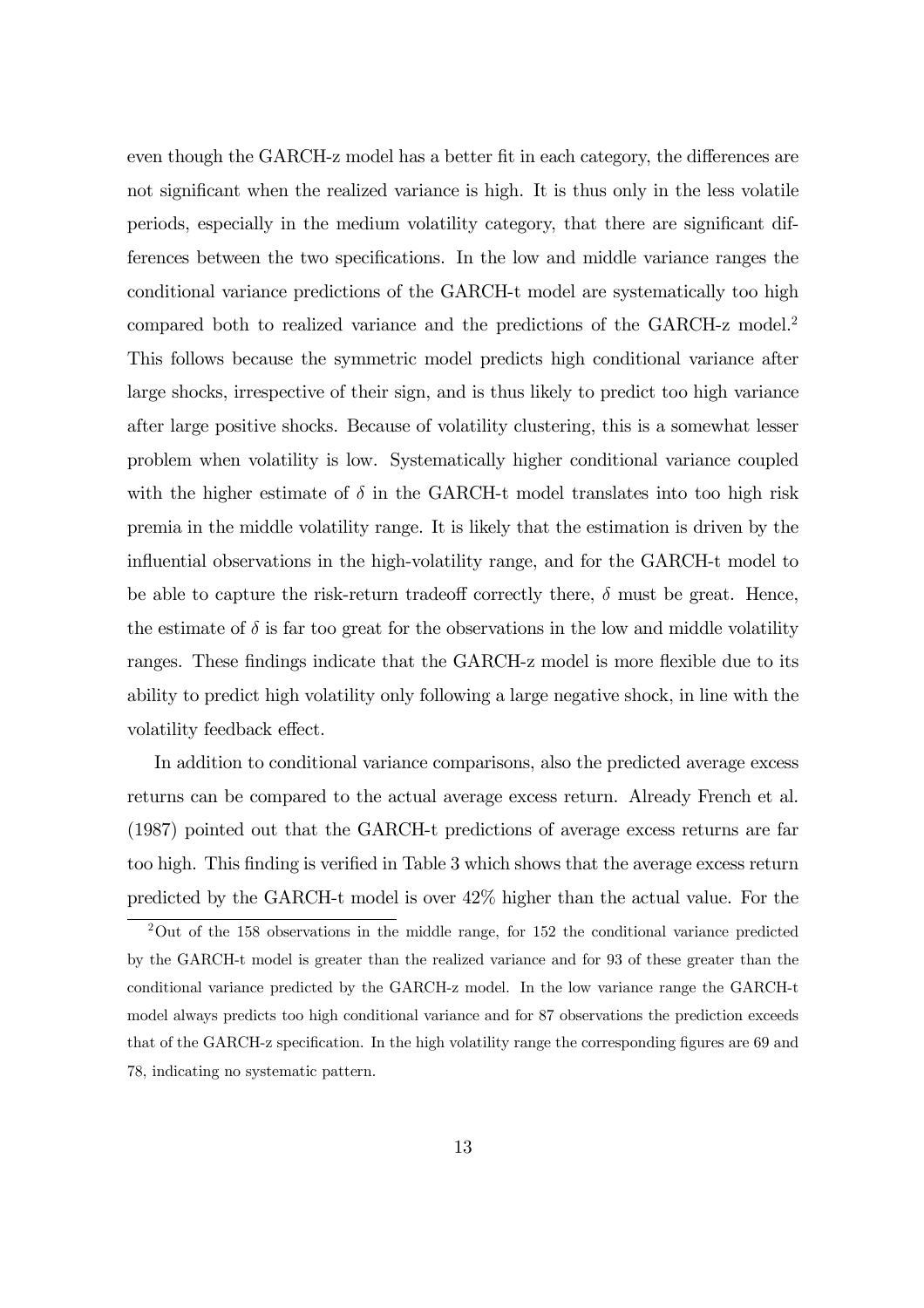GARCH-z model the corresponding difference is negligible (5%). As a robustness check the sample period was divided into two periods of approximately equal length. As far as the GARCH-t model is concerned, the relative difference is virtually the same in both subsample periods, whereas the GARCH-z model yields a better fit in the 1975—2002 period compared to the 1946—1974 period or the entire sample.

Because of the asymmetry inherent in the GARCH-z model, shocks of different size and sign have different effects on the conditional variance. This is revealed by the news impact curve (NIC) of the estimated model. Originally Engle and Ng (1993) defined the NIC as

$$
E(h_{t+1}|h_t=h, u_t=\lambda),
$$

i.e., the expectation of the conditional variance next period conditional on a current shock of size  $\lambda$ , where the shock is taken to be the error term  $u_t$ . Using this definition we could write the NIC of the GARCH-z model as

$$
NIC(h_{t+1}|h_t = h, u_t = \lambda) = \omega + \alpha_1 \lambda^2 + \beta_1 h,
$$

i.e., similar to the NIC of the GARCH-t model. However, following Anderson et al. (1999), we find it more natural to define the shock as the innovation  $\varepsilon_t$  in which case the NIC of the GARCH-z model becomes

$$
NIC(h_{t+1}|h_t = h, \varepsilon_t = \theta) = \omega + \alpha h (\theta - \kappa)^2 + \beta_1 h.
$$

This expression shows that if the innovation is defined as standardized news, the NIC is asymmetric. The news impact curves of the estimated model specifications computed with  $\varepsilon_t$  as the shock are depicted in Figure 2. The NIC of the GARCH-t model is, of course, symmetric around zero, while in the GARCH-z model large negative shocks have greater impact on the conditional variance than large positive shocks. Moreover, the NIC does not take a minimum at zero but at 0.8, suggesting that slightly positive news is required for the market to be as tranquil as possible while 'no news' causes higher volatility. This is in line with the findings of Anderson et al. (1999) who fitted a smooth transition GARCH model to daily US stock returns from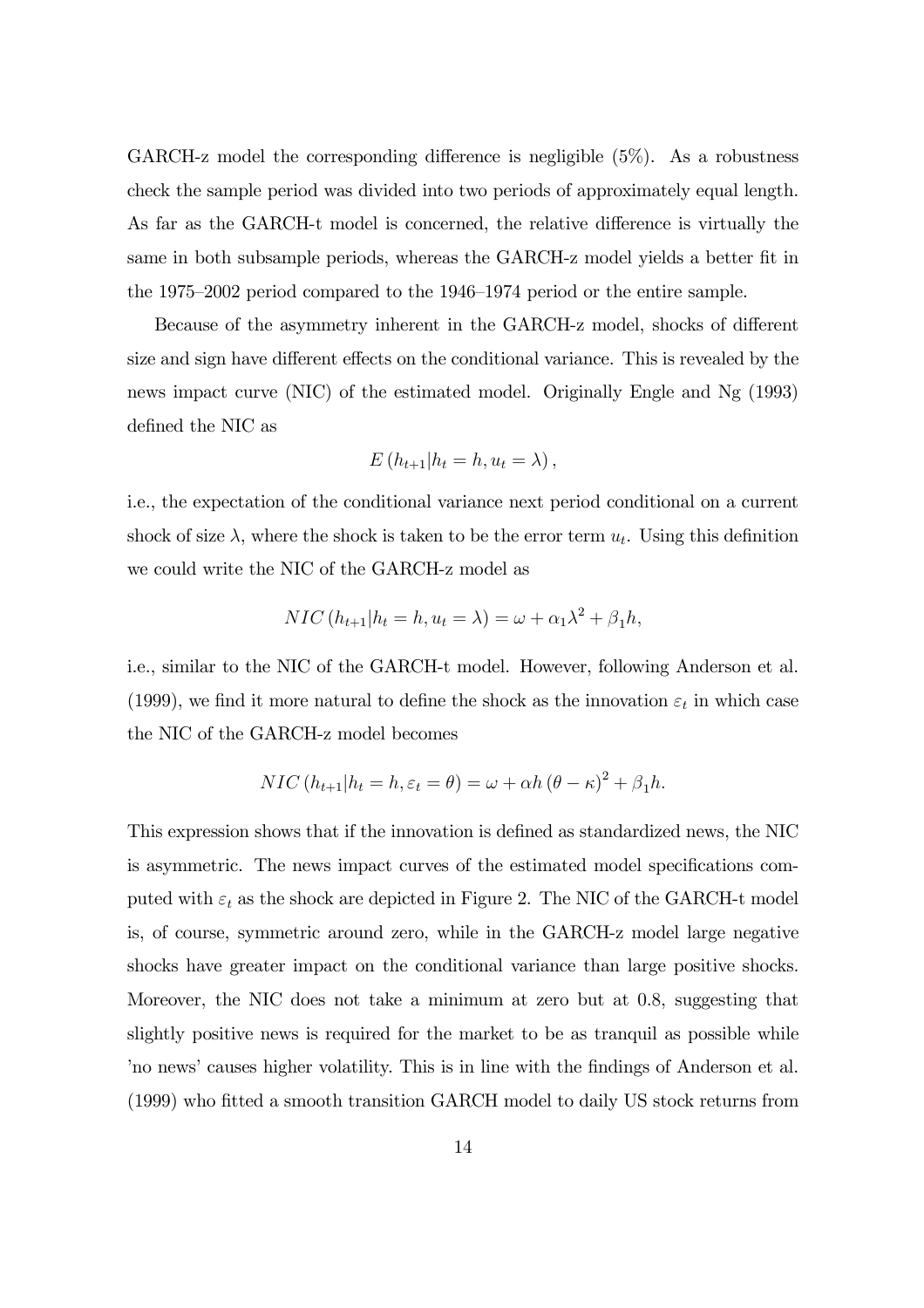January 1990 to October 1995. It is worth pointing out that this result is not obtained by using Hansen's (1994) autoregressive conditional density model with a skewed version of the t distribution. Even though that model is capable of capturing conditional skewness, its NIC has properties similar to those of the symmetric GARCH-t model. In Figure 2 the NIC's are plotted for  $h = 0.01$ . A change in the value of h would only move the NIC of the symmetric GARCH model vertically, whereas the NIC of the GARCH-z model becomes flatter with decreasing h. In other words, according to that model the impact of any kind of news is nearly the same in very tranquil times, while the discrepancy between the impact of different kinds of shocks increases with increasing volatility.

It is noteworthy that even though some previous GARCH specifications, such as the GJR-GARCH (Glosten et al., 1993) and EGARCH (Nelson, 1991), also imply asymmetric news impact curves, it is only the so-called leverage effect (Black, 1976, and Christie, 1982) that they are capable of capturing. This effect was first pointed out by Black (1976) and Christie (1982) who suggested that an inrease in risk and, hence, volatility is followed by a negative shock causing an increase in financial leverage due to a drop in the stock price. The general conclusion in the previous literature is, however, that the leverage effect does not play a major role in explaining the observed asymmetry (see, e.g., Bae et al., 2004, and the references therein). As a check, we also fitted a GJR-GARCH-M-t model to the excess return data, but the results did not deviate much from those of the GARCH—M-t model, and are thus not reported. This outcome lends support to the finding in the previous literature that the volatility feedback effect is more important than the leverage effect in explaining asymmetries in conditional volatiltity.

# 4 Conclusion

This paper has clearly demonstrated the importance of allowing for conditional skewness when modeling stock returns. We modeled skewness by using the z distribution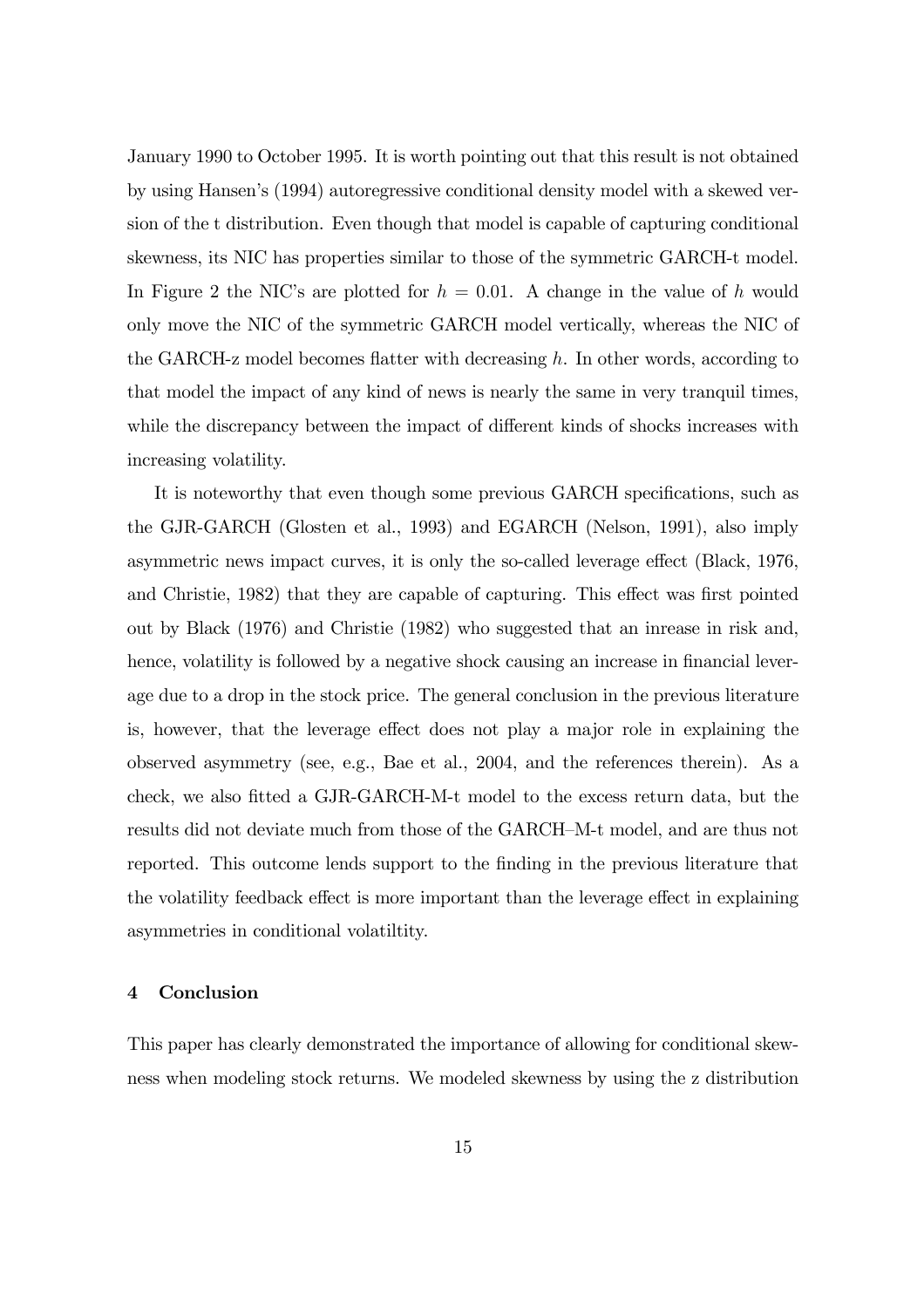which can be thought of as an analytically simple special case of the family of a variance-mean mixtures of normal distributions. As in Andersson (2001) and Jensen and Lunde (2001), one may also consider other members of this family. At least in the postwar U.S. stock returns the conditional variance and risk premia predicted by the GARCH-M model based on the symmetric t distribution are systematically too high. In contrast, the conditional variance predicted by the GARCH-M model based on the skewed z distribution turned out to be much closer to the realized variance and the deviation of the average predicted excess return from the actual value is strikingly small. These findings lend support to the usefulness of the more flexible specification for allowing conditional skewness. The results can also be interpreted in favor of volatility feedback as the form of conditional skewness incorporated in our model is in line with that effect.

### References

Abramowitz, M., and I. Stegun (1972), Handbook of Mathematical Functions. Dover Publications. New York.

Anderson, H.M., K. Nam, and F. Vahid (1999), Asymmetric nonlinear smooth transition GARCH models. In Rothman, P. (ed.), Nonlinear Time Series Analysis of Economic and Financial Data, Kluwer.

Andersson, J. (2001), On the normal inverse Gaussian stochastic volatility model. Journal of Business and Economic Statistics 19, 44-54.

Bae, J., C.-J. Kim, and C.R. Nelson (2004), Why are stock returns and volatility negatively correlated. Working paper, Yeungnam University, Korea University and University of Washington.

Barndorff-Nielsen, O., J. Kent, and M. Sørensen (1982), Normal variance-mean mixtures and z distributions. International Statistical Review 50, 145—159.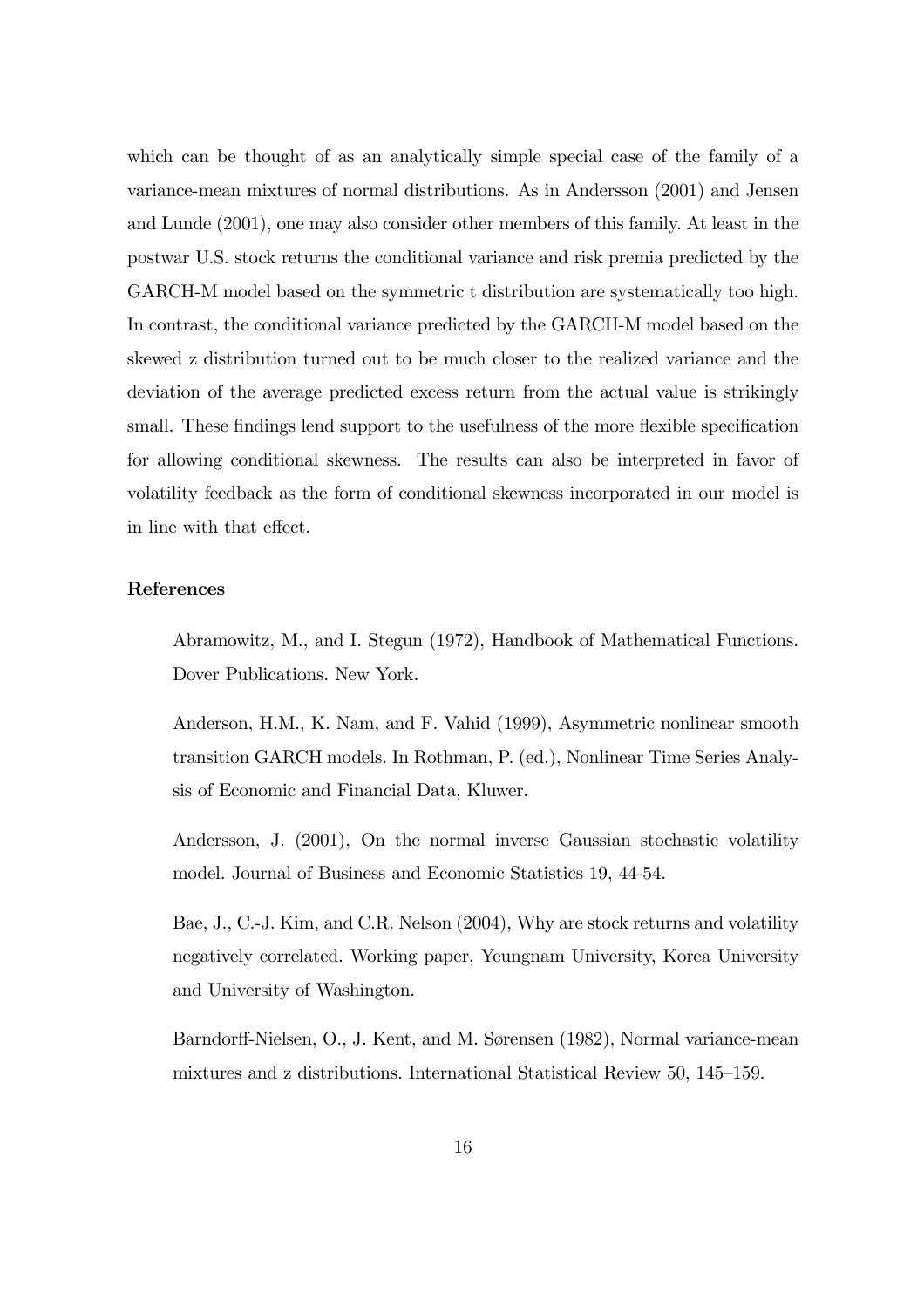Black, F. (1976), Studies of stock price volatility changes. Proceedings of the 1976 Meeting of the American Statistical Association, Business and Economical Statistics Section, 177—181.

Campbell, J.Y., and L. Hentschel (1992), No news is good news: An asymmetric model of changing volatility in stock returns. Journal of Financial Economics 31, 281—318.

Christie, A.A. (1982), The stochastic behavior of common stock variances: Value, leverage, and interest rate effects. Journal of Financial Economics 10, 407—432.

Carrasco, M., and X. Chen (2002), Mixing and moment properties of various GARCH and stochastic volatility models. Econometric Theory 18, 17-39.

Christoffersen, P., S. Heston, and K. Jacobs (2003), Option valuation with conditional skewness. Working paper, McGill University.

Davidson, J. (1994), Stochastic Limit Theory. Oxford University Press. Oxford.

Diebold, F.X., and R.S. Mariano (1995), Comparing predictive accuracy. Journal of Business and Economic Statistics 13, 253—265.

Engle, R.F., and V.K. Ng (1993), Measuring and testing the impact of news on volatility. Journal of Finance 48, 1749—1778.

French, K.R., G.W. Schwert, and R.F. Stambaugh (1987), Expected stock returns and volatility. Journal of Financial Economics 19, 3—29.

Glosten, L.R., R. Jagannathan, and D.E. Runkle (1993), On the relation between the expected value of the volatility of the nominal excess return on stocks. Journal of Finance 48, 1779—1801.

Hall, R.E. (1988), Intertemporal substitution in consumption. Journal of Political Economy 96, 339—357.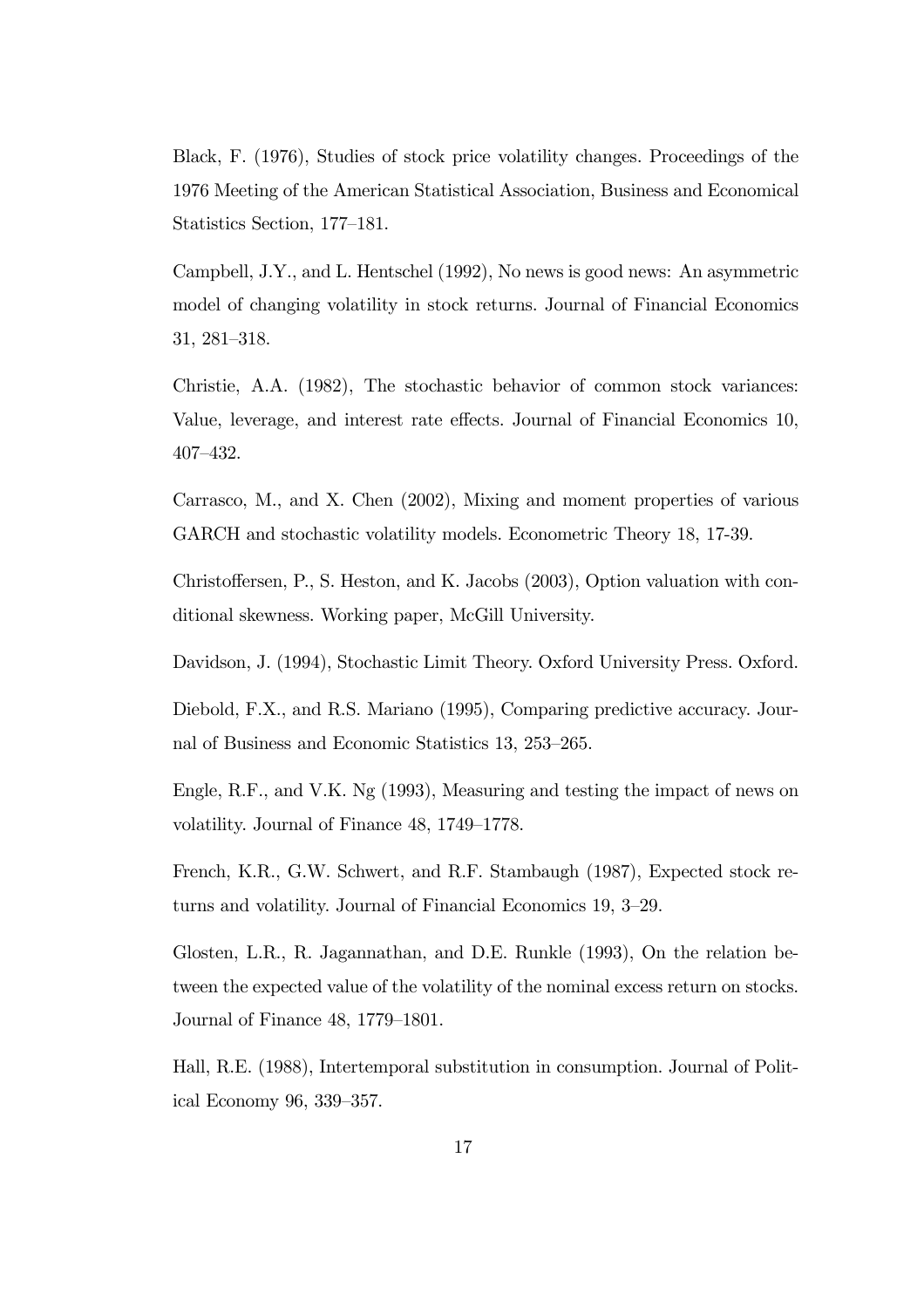Hansen, B.E. (1994), Autoregressive conditional density estimation. International Economic Review 35, 705—730.

Harvey, C.R., and A. Siddique (1999), Autoregressive conditional skewness. Journal of Financial and Quantitative Analysis 34, 465—487.

Harvey, C.R., and A. Siddique (2000), Conditional skewness in asset pricing tests. Journal of Finance 55, 1263—1295.

He, C., and T. Teräsvirta (1999), Properties of moments of a family of GARCH processes. Journal of Econometrics 92, 173-192.

Jensen, M.B. and A. Lunde (2001), The NIG-S&ARCH model: A fat tailed, stochastic, and autoregressive conditional heteroskedastic volatility model. Econometrics Journal 4, 319-342.

Kalimipalli, M., and R. Sivakumar (2003), Coes skewness matter? Evidence from the index options market. Working paper, Wilfrid Laurier University.

Lanne, M., and P. Saikkonen (2005), Why is it so difficult to uncover the riskreturn tradeoff in stock returns? University of Jyväskylä, School of Business and Economics Working Paper 294/2005.

Lundbergh, S., and T. Teräsvirta (2002), Evaluating GARCH models. Journal of Econometrics 110, 417—435.

Merton, R.C. (1973), An intertemporal capital asset pricing model. Econometrica 41, 867—887.

Nelson, D.B. (1991), Conditional heteroskedasticity in asset returns: A new approach. Econometrica 59, 347—370.

Wooldridge, J.M. (1990), A unified approach to robust, regression-based specification tests. Econometric Theory 6, 17—43.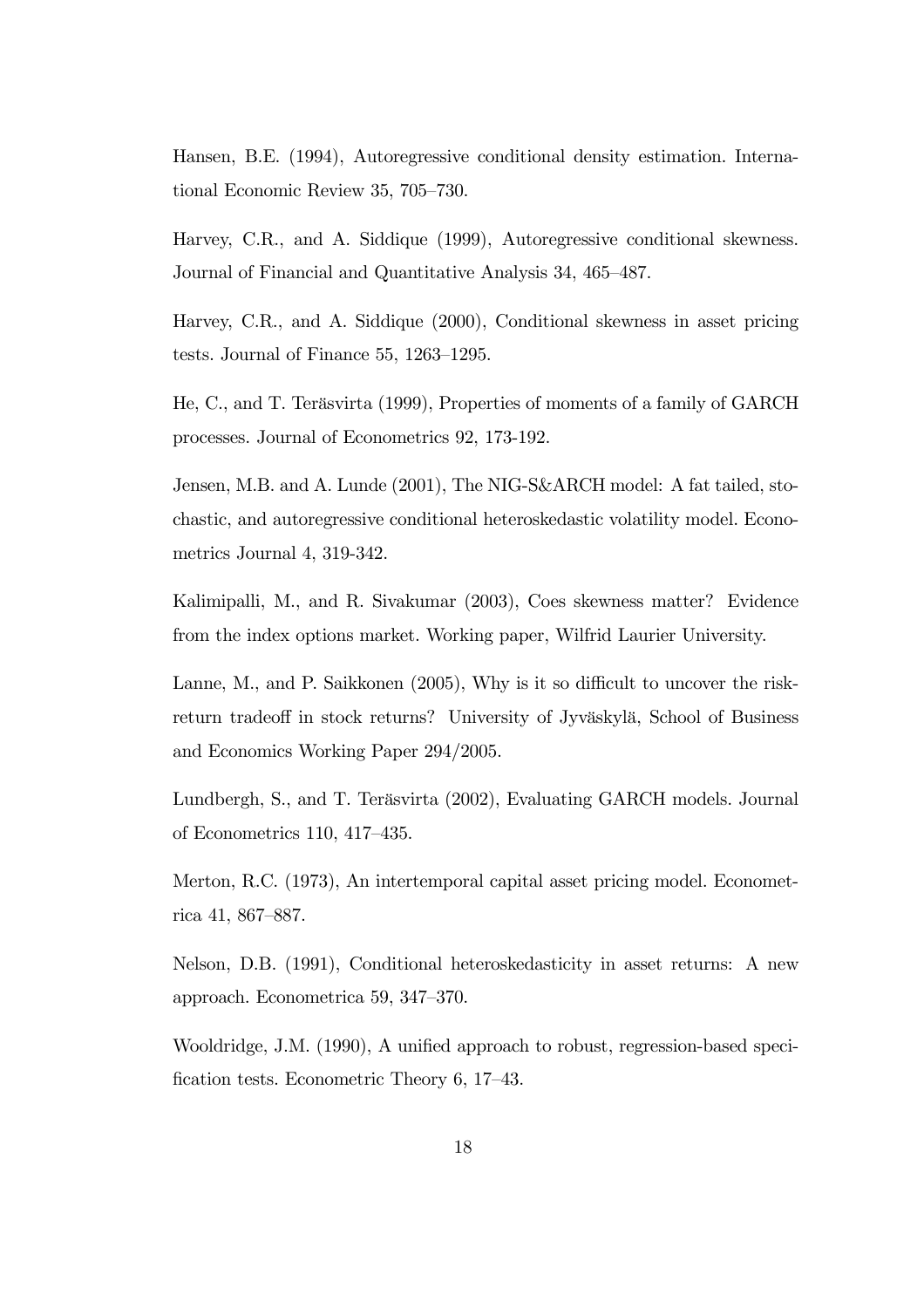

Figure 1: Plot of the logarithmic density of the residuals of the  $\text{GARCH}(1,1)\text{-}\text{M-z}$ model (solid line) against the theoretical logarithmic density (dashes).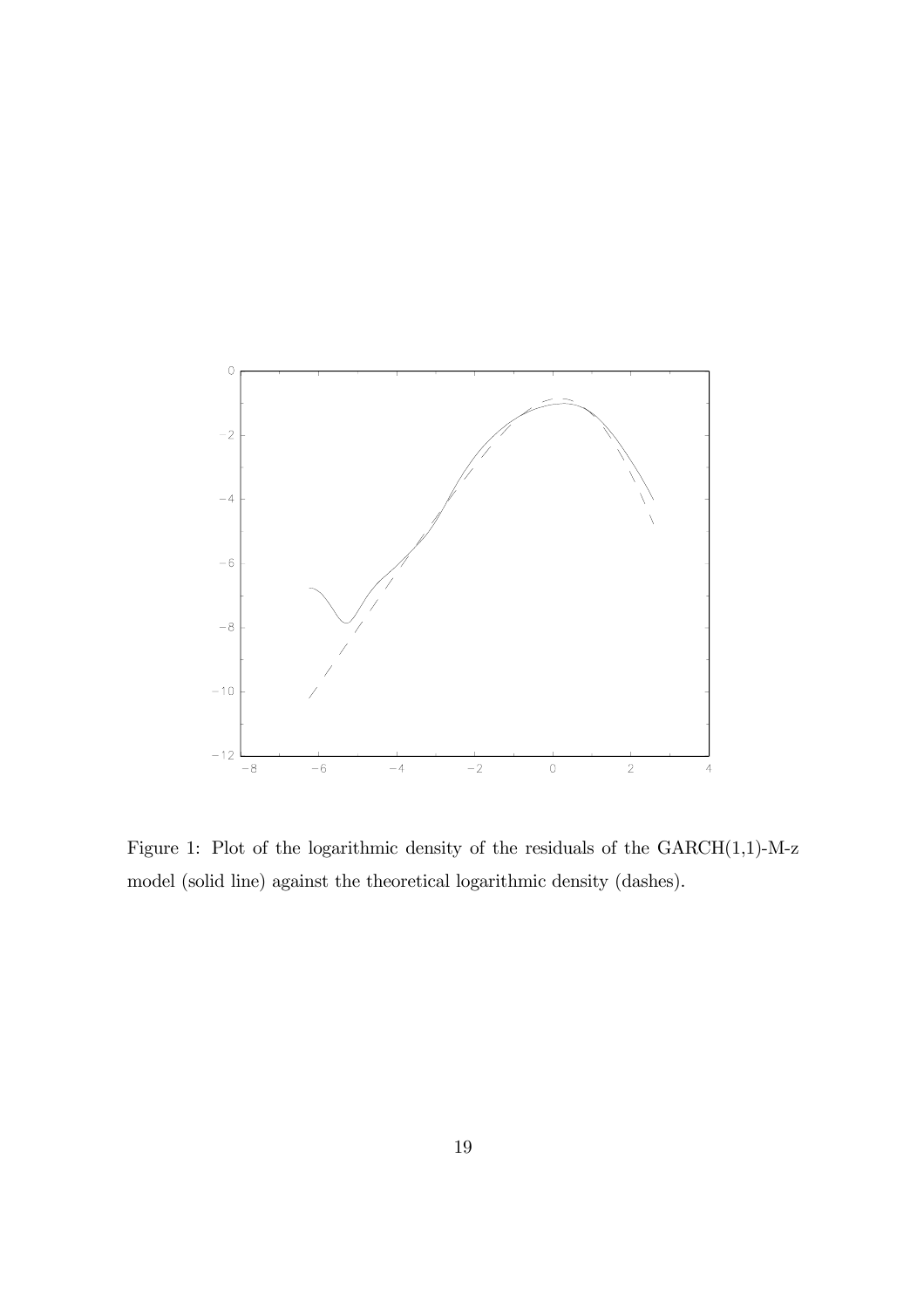

Figure 2: News impact curves of the  $GARCH(1,1)-M-z$  (solid line) and  $GARCH(1,1)-M-z$ M-t (dashes) models.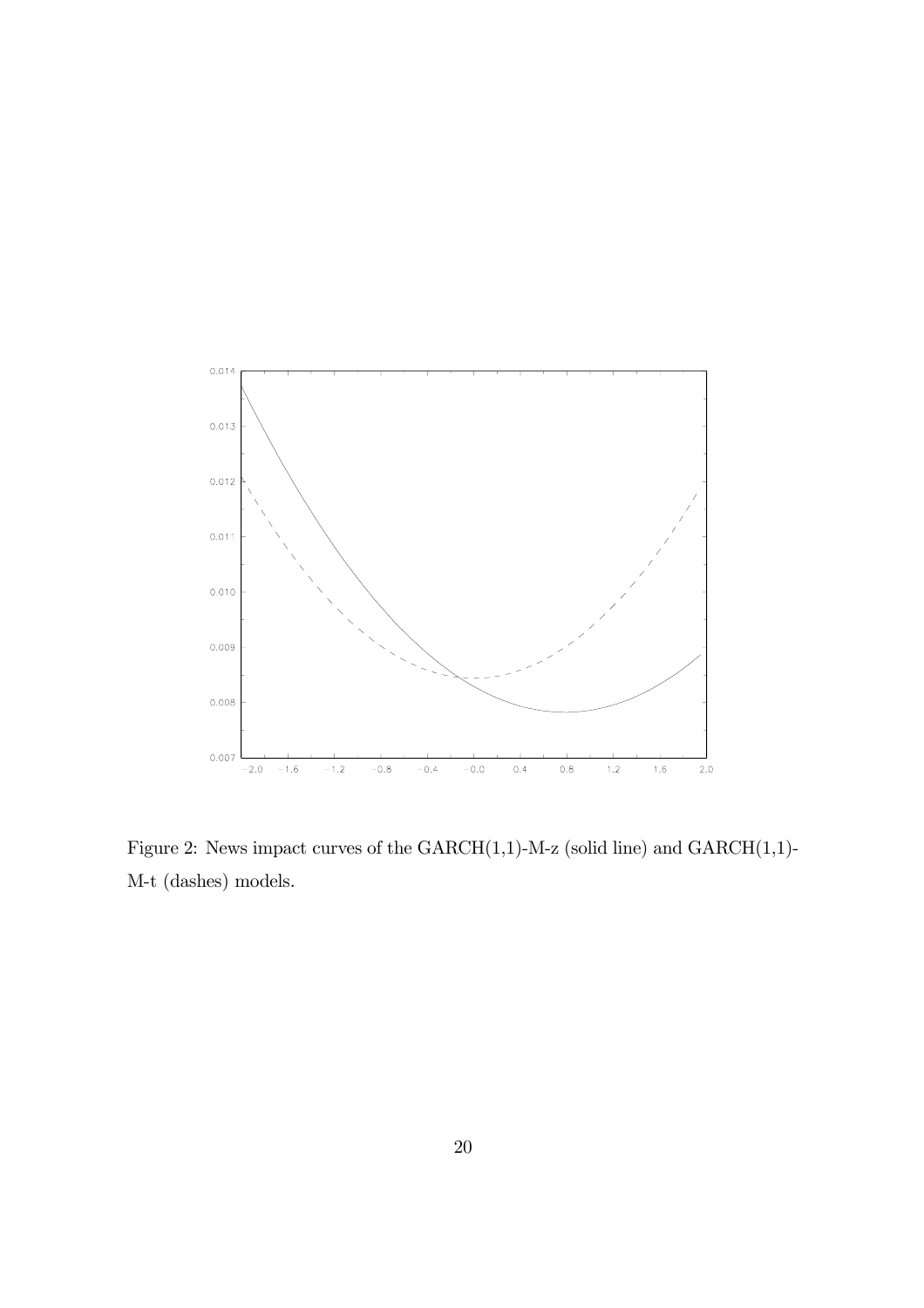| ш <u>и әсікә</u>     |                  |                  |
|----------------------|------------------|------------------|
|                      | $GARCH(1,1)-M-z$ | $GARCH(1,1)-M-t$ |
| $\delta$             | 3.377            | 4.584            |
|                      | (0.966)          | (0.939)          |
| $\omega$             | 0.0002           | 0.0001           |
|                      | (0.0001)         | $(6.483e-5)$     |
| $\alpha_1$           | 0.076            | 0.091            |
|                      | (0.021)          | (0.028)          |
| $\beta_1$            | 0.761            | 0.834            |
|                      | (0.065)          | (0.050)          |
| $\gamma_1$           |                  |                  |
| $\boldsymbol{a}$     | 1.564            |                  |
|                      | (0.599)          |                  |
| $\boldsymbol{b}$     | 3.128            |                  |
|                      | (1.197)          |                  |
| $\nu$                |                  | 10.218           |
|                      |                  | (3.158)          |
| log likelihood       | 1222.54          | 1209.53          |
| $AR(1)$ <sup>a</sup> | 0.852            | 0.189            |
| ARCH $(10)^b$        | 0.420            | 0.520            |
|                      |                  |                  |

Table 1: Results of the  $GARCH(1,1)-M-z$  and  $GARCH(1,1)-M-t$  models for the excess stock return series.  $\overline{\phantom{0}}$ 

The figures in the parentheses are standard errors computed from the inverse of the final Hessian matrix. The figures reported for the diagnostic tests are marginal significance levels.

<sup>a</sup>The alternative model is the corresponding  $AR(1)-GARCH(1,1)-M$ model, and under the null hypothesis of no remaining autocorrelation the coefficient of the AR(1) term equals zero. The test is robustified against misspecified conditional variance following Wooldridge (1990, Example 3.3).

 $b^b$ A test for remaining ARCH of order 10. For details see Lundbergh and Teräsvirta (2002).